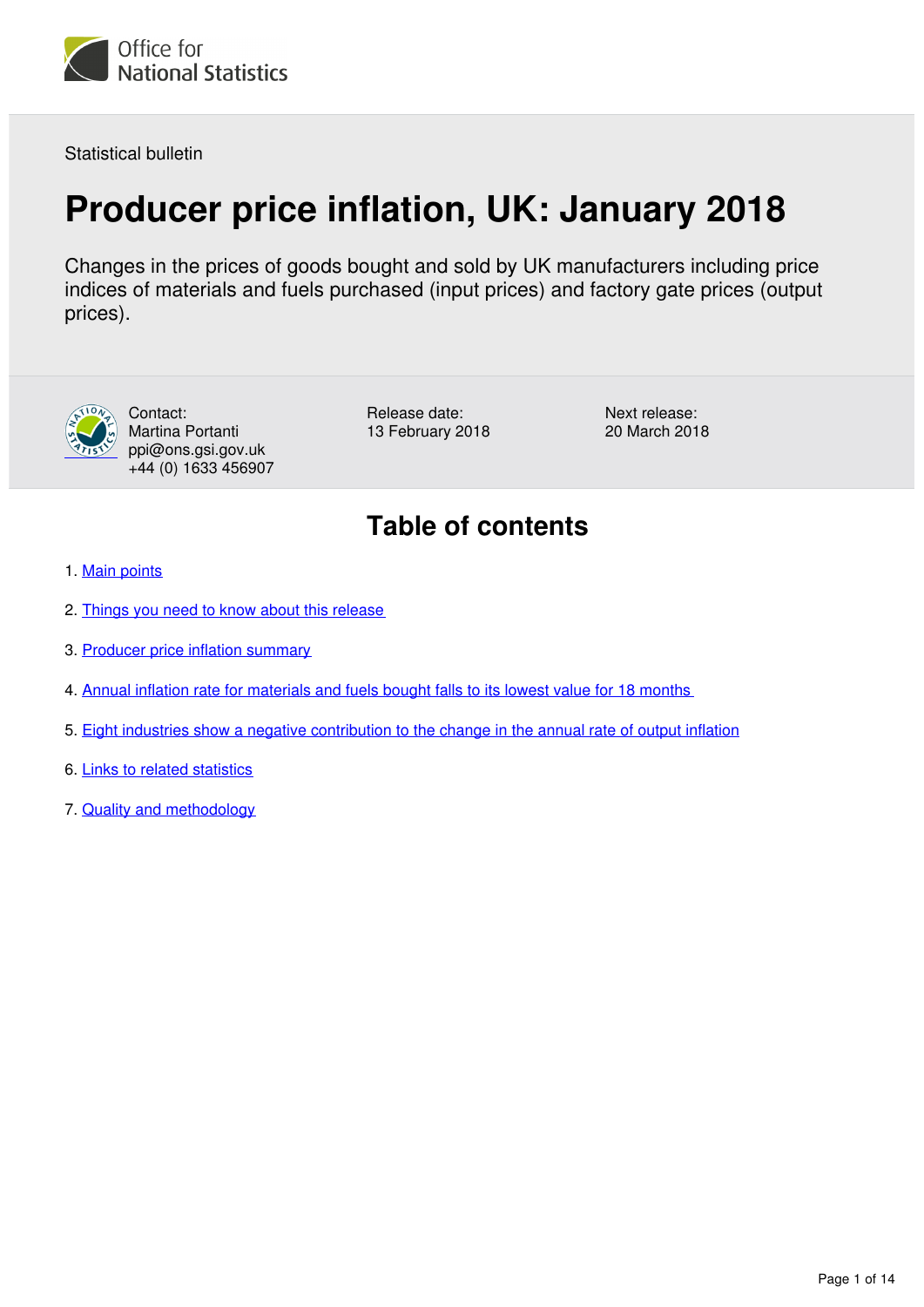## <span id="page-1-0"></span>**1 . Main points**

- The headline rate of inflation for goods leaving the factory gate (output prices) rose 2.8% on the year to January 2018, down from 3.3% in December 2017.
- Prices for materials and fuels (input prices) rose 4.7% on the year to January 2018, down from 5.4% in December 2017.
- All industries provided upward contributions to output annual inflation; the largest contribution was made by food products.
- Prices of imported materials and fuels increased 3.5% on the year to January 2018, slowing from 5.2% in December 2017 and the lowest the rate has been since June 2016.
- From April 2018, publication of these figures will move from Tuesday to Wednesday; the [new release dates](https://www.ons.gov.uk/news/statementsandletters/changestoonsreleasetimetable) are available.

#### <span id="page-1-1"></span>**2 . Things you need to know about this release**

On 15 June 2017 the National Statistician announced that routine pre-release access to Office for National Statistics (ONS) statistics would end from 1 July 2017. Following this, we have considered the dates of our publications to ensure that they continue to meet user needs. From April 2018, the prices theme day, which encompasses consumer prices, business prices and house prices, will move from a Tuesday to a Wednesday. Alongside this, labour market theme day will move from a Wednesday to a Tuesday. The new release dates and [further explanation of the reasons for these changes](https://www.ons.gov.uk/news/statementsandletters/changestoonsreleasetimetable) are available in a separate article.

The factory gate price (output price) is the amount received by UK producers for the goods that they sell to the domestic market. It includes the margin that businesses make on goods, in addition to costs such as labour, raw materials and energy, as well as interest on loans, site or building maintenance, or rent.

The input price measures the price of materials and fuels bought by UK manufacturers for processing. It includes materials and fuels that are both imported or sourced within the domestic market. It is also not limited to materials used in the final product, but includes what is required by businesses in their normal day-to-day running, such as fuels.

The use of core input inflation removes the more volatile indices of food, tobacco, beverages and petrol from our price values.

Index numbers shown in the main text of this bulletin are on a net sector basis. The index for any industry relates only to transactions between that industry and other industries; sales and purchases within industries are excluded.

Indices relate to average prices for a month. The full effect of a price change occurring part way through any month will only be reflected in the following month's index.

All index numbers exclude Value Added Tax (VAT). Excise duty (on cigarettes, manufactured tobacco, alcoholic liquor and petroleum products) is included, except where labelled otherwise.

Each Producer Price Index (PPI) has two unique identifiers: a 10-digit index number, which relates to the [Standard Industrial Classification](http://www.ons.gov.uk/methodology/classificationsandstandards/ukstandardindustrialclassificationofeconomicactivities/uksic2007) code appropriate to the index and a four-character alpha-numeric code, which can be used to find series when using the [time series dataset](https://www.ons.gov.uk/economy/inflationandpriceindices/datasets/producerpriceindexstatisticalbulletindataset) for PPI. Every five years, producer price indices are rebased and weights updated to reflect industry changes.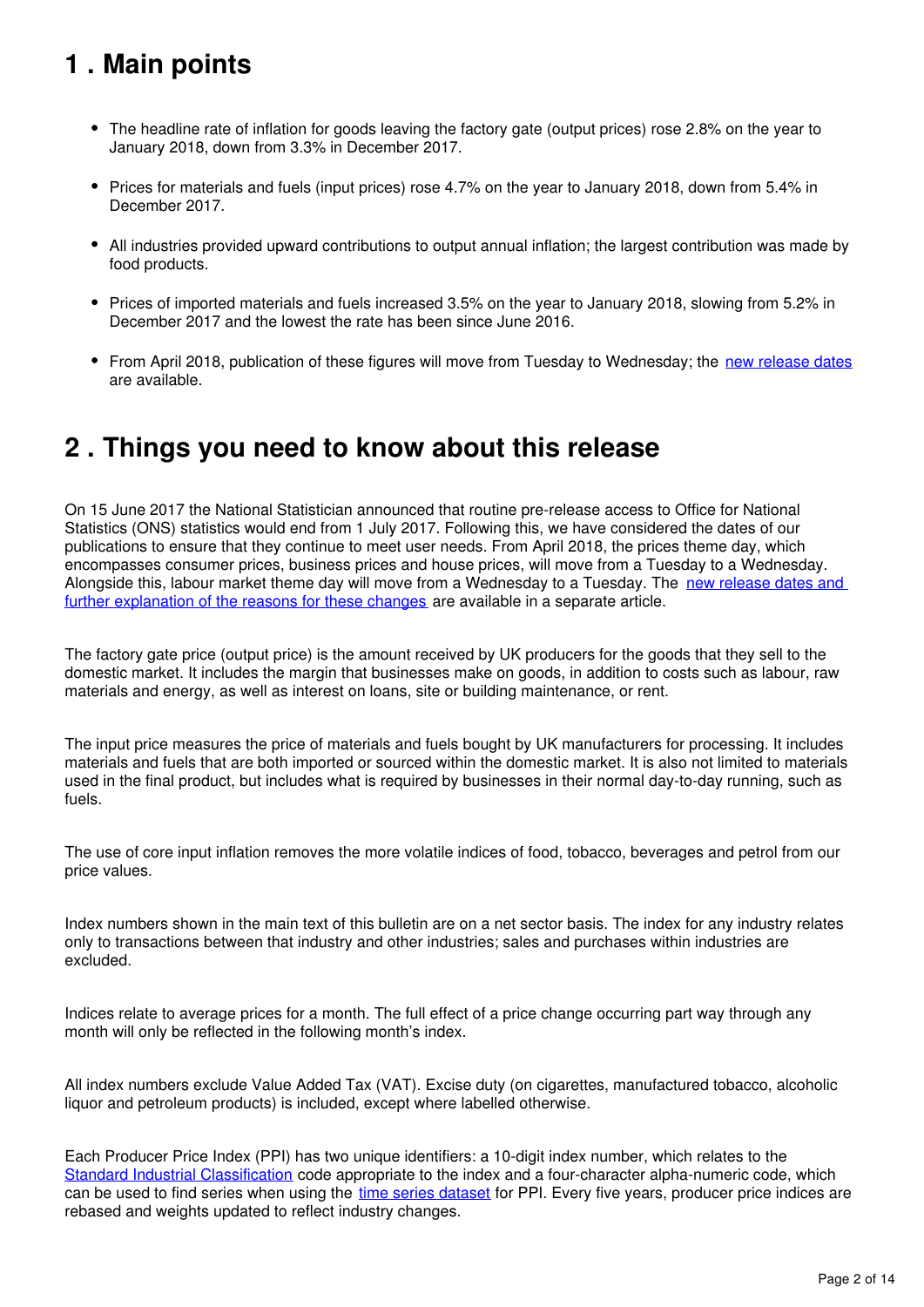Figures for the latest two months are provisional and the latest five months are subject to revisions in light of late and revised respondent data and, for the seasonally adjusted series, revisions to seasonal adjustment factors are re-estimated every month. A routine seasonal adjustment review is normally conducted in the autumn each year.

## <span id="page-2-0"></span>**3 . Producer price inflation summary**

Figure 1 shows input and output Producer Price Indices (PPI) across the past 15 years. Input PPI is driven mostly by commodity prices, which tend to be more volatile over time compared with prices for finished goods. Input PPI is also sensitive to exchange rate movements as roughly two-thirds of inputs into the UK manufacturing sector are imported.

#### **Figure 1: Input and output PPI, January 2003 to January 2018, UK**

Figure 1: Input and output PPI, January 2003 to January 2018, **IIK** 



**Source: Office for National Statistics**

### <span id="page-2-1"></span>**4 . Annual inflation rate for materials and fuels bought falls to its lowest value for 18 months**

The annual rate of inflation for materials and fuels purchased by manufacturers (input prices) in January 2018 was 4.7%, down from 5.4% in December 2017 and the lowest it has been since July 2016.

The one-month rate for materials and fuels rose 0.7% in January 2018 (Table 3), which is up 0.1 percentage points from 0.6% in December 2017. On the month, inputs of crude oil had the highest rate of growth at 4.9%, increasing from 1.7% in December 2017.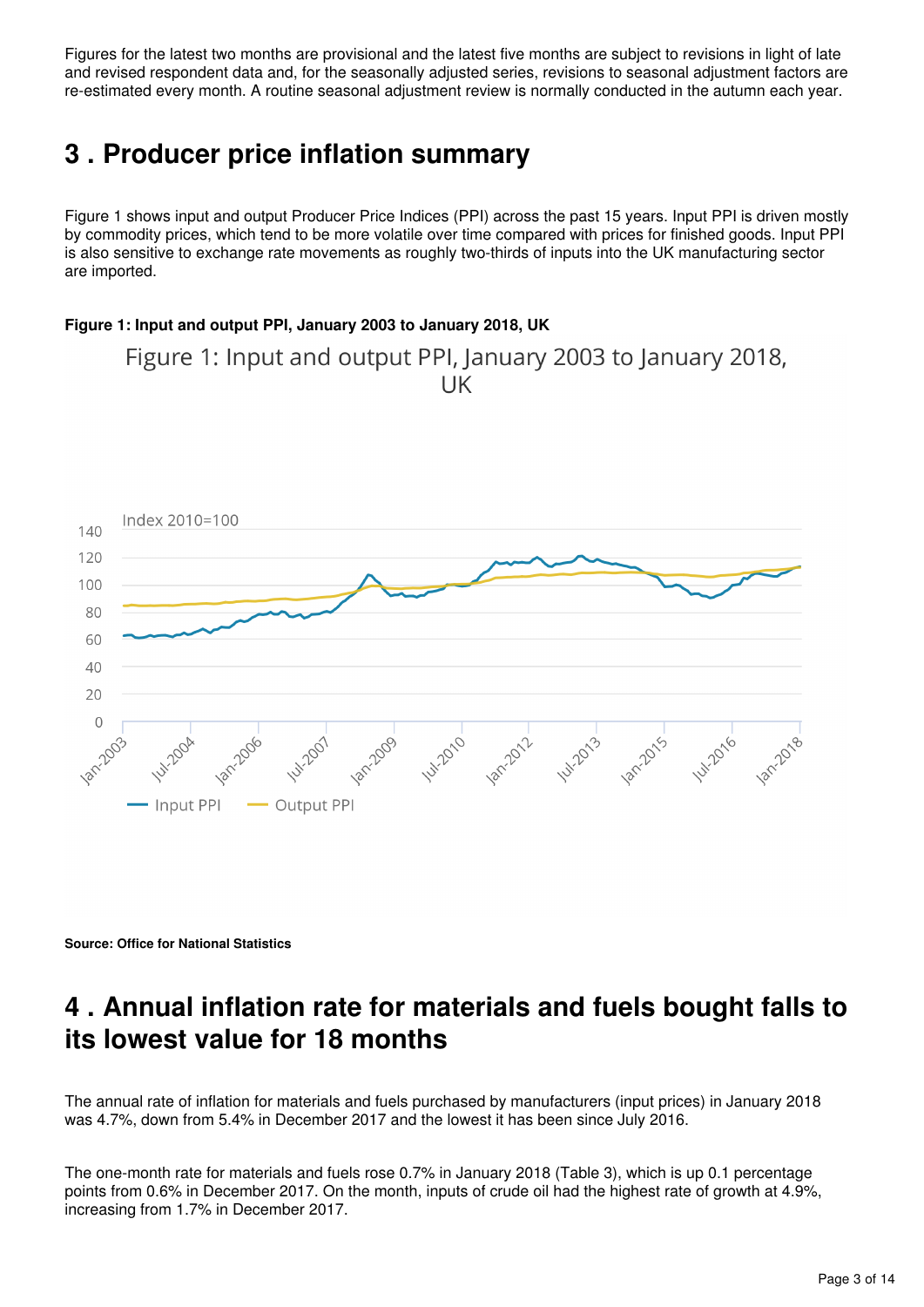The input Producer Price Index (PPI) value increased to 113.1 in January 2018, while the annual rate slowed to 4.7% in the same month, due largely to a base year effect of higher monthly growth and high input inflation in January 2017.

|                              | Table 1: Input prices, index values, growth rates and percentage point change to the 12-month rate, UK, |
|------------------------------|---------------------------------------------------------------------------------------------------------|
| January 2017 to January 2018 |                                                                                                         |

|             | All materials and fuels purchased (K646) |             |                 |                          |  |  |  |  |  |  |  |
|-------------|------------------------------------------|-------------|-----------------|--------------------------|--|--|--|--|--|--|--|
|             |                                          |             |                 | Change in the            |  |  |  |  |  |  |  |
|             | <b>PPI Index</b>                         | 1-<br>month | $12 -$<br>month | 12-month rate            |  |  |  |  |  |  |  |
|             | $(2010=100)$                             | rate        |                 | rate (percentage points) |  |  |  |  |  |  |  |
| 2017<br>Jan | 108.0                                    | 1.4         | 19.9            | 3.3                      |  |  |  |  |  |  |  |
| Feb         | 108.0                                    | 0.0         | 19.3            | $-0.6$                   |  |  |  |  |  |  |  |
| Mar         | 107.5                                    | $-0.5$      | 16.8            | $-2.5$                   |  |  |  |  |  |  |  |
| Apr         | 106.9                                    | $-0.6$      | 15.3            | $-1.5$                   |  |  |  |  |  |  |  |
| May         | 106.3                                    | $-0.6$      | 12.1            | $-3.2$                   |  |  |  |  |  |  |  |
| June        | 105.9                                    | $-0.4$      | 9.9             | $-2.2$                   |  |  |  |  |  |  |  |
| July        | 105.9                                    | 0.0         | 6.4             | $-3.5$                   |  |  |  |  |  |  |  |
| Aug         | 108.0                                    | 2.0         | 8.2             | 1.8                      |  |  |  |  |  |  |  |
| Sept        | 108.5                                    | 0.5         | 8.3             | 0.1                      |  |  |  |  |  |  |  |
| Oct         | 109.8                                    | 1.2         | 5.0             | $-3.3$                   |  |  |  |  |  |  |  |
| Nov         | 111.6                                    | 1.6         | 7.3             | 2.3                      |  |  |  |  |  |  |  |
| Dec         | 112.3                                    | 0.6         | 5.4             | $-1.9$                   |  |  |  |  |  |  |  |
| 2018<br>Jan | 113.1                                    | 0.7         | 4.7             | $-0.7$                   |  |  |  |  |  |  |  |

Source: Office for National Statistics

Notes:

1. Series are not seasonally adjusted.

The annual rate of inflation for imported materials and fuels was 3.5% in January 2018 (Table 2), down 1.7 percentage points from December 2017 and the lowest it has been since June 2016. Imported materials and fuels have shown positive annual inflation for 20 consecutive months, although the rate of growth has been slowing down after the January 2017 peak of 20.2%. Imported materials and fuels represent roughly two-thirds of overall materials and fuels (input prices) in terms of index weight.

The sterling effective exchange rate index (ERI) rose to 79.0 in January 2018. On the year, the ERI was up 2.6% in January 2018 and was the fourth consecutive month where the ERI has shown positive growth. This may be helping to slow the rate of inflation on imported materials, making imports of raw materials less expensive.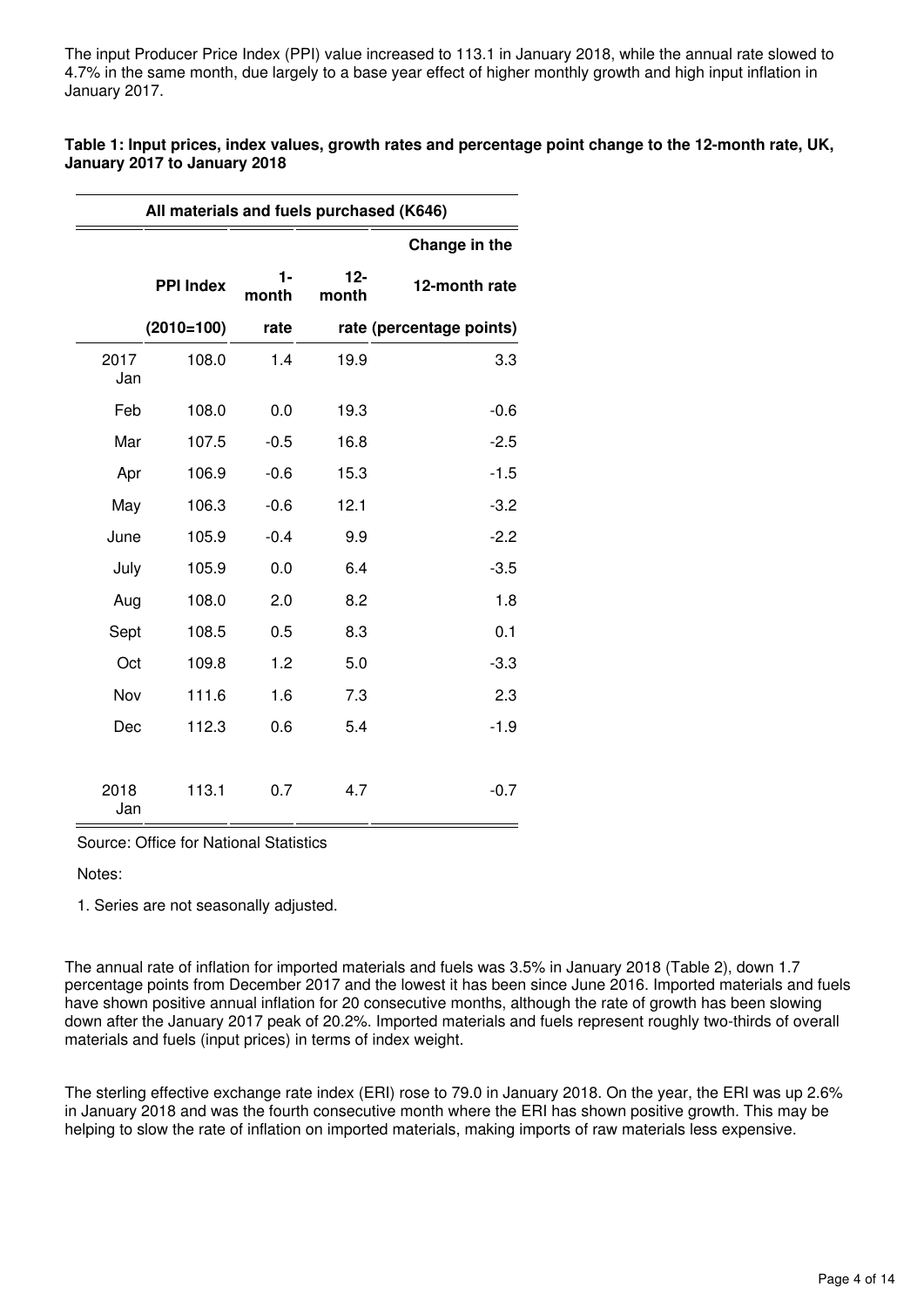**Table 2: Imported materials and fuels purchased and sterling effective exchange rate, index values, growth rates and percentage point change to the 12-month rate, UK, January 2017 to January 2018**

|             | Imported materials and fuels purchased (K64F) |                |                | Sterling effective exchange rate - month<br>average |                       |         |          |  |  |
|-------------|-----------------------------------------------|----------------|----------------|-----------------------------------------------------|-----------------------|---------|----------|--|--|
|             |                                               |                |                | Change in the                                       |                       |         |          |  |  |
|             | <b>PPI Index</b>                              | $1 -$<br>month | $12-$<br>month | 12-month rate                                       | <b>Sterling Index</b> | 1-month | 12-month |  |  |
|             | $(2010=100)$                                  | rate           | rate           | (percentage<br>points)                              | (Jan 2005=100)        | rate    | rate     |  |  |
| 2017<br>Jan | 106.0                                         | 2.2            | 20.2           | 2.8                                                 | 77.0                  | $-1.7$  | $-13.0$  |  |  |
| Feb         | 105.5                                         | $-0.5$         | 19.2           | $-1.0$                                              | 77.6                  | 0.8     | $-10.5$  |  |  |
| Mar         | 105.9                                         | 0.4            | 16.8           | $-2.4$                                              | 76.6                  | $-1.3$  | $-10.7$  |  |  |
| Apr         | 105.0                                         | $-0.8$         | 14.3           | $-2.5$                                              | 78.3                  | 2.2     | $-7.8$   |  |  |
| May         | 104.3                                         | $-0.7$         | 12.3           | $-2.0$                                              | 78.7                  | 0.5     | $-9.2$   |  |  |
| June        | 104.4                                         | 0.1            | 10.2           | $-2.1$                                              | 77.1                  | $-2.0$  | $-9.2$   |  |  |
| July        | 104.2                                         | $-0.2$         | 5.8            | $-4.4$                                              | 77.0                  | $-0.1$  | $-3.0$   |  |  |
| Aug         | 106.6                                         | 2.3            | 7.9            | 2.1                                                 | 75.6                  | $-1.8$  | $-3.6$   |  |  |
| Sept        | 106.6                                         | 0.0            | 7.7            | $-0.2$                                              | 77.2                  | 2.1     | $-1.9$   |  |  |
| Oct         | 107.7                                         | 1.0            | 4.1            | $-3.6$                                              | 77.3                  | 0.1     | 3.5      |  |  |
| Nov         | 108.8                                         | 1.0            | 6.8            | 2.7                                                 | 77.7                  | 0.5     | 1.3      |  |  |
| Dec         | 109.1                                         | 0.3            | 5.2            | $-1.6$                                              | 78.4                  | 0.9     | 0.1      |  |  |
| 2018<br>Jan | 109.7                                         | 0.5            | 3.5            | $-1.7$                                              | 79.0                  | 0.8     | 2.6      |  |  |

Source: Office for National Statistics

The sterling effective exchange rate source: Bank of England

Notes:

1. Series are not seasonally adjusted.

2. The sterling effective exchange rate measures changes in the strength of sterling relative to a basket of other currencies

3. The sterling effective exchange rate is only indicative of the rates applied to producer prices. This is because the sterling effective exchange rate is a trade weighted index that represents all UK trade, whereas producer prices reflect transactions in the manufacturing sector.

Table 3 shows monthly and annual growth rates for input prices by industry and Figure 2 shows contributions by those industries to the monthly and annual rate of input price inflation.

The largest upward contribution to the annual rate in January 2018 came from crude oil, which contributed 2.19 percentage points (Figure 2) and had annual price growth of 13.5% (Table 3), up from 12.8% last month. The upward contribution from crude oil was driven mainly by imported crude petroleum and natural gas, which rose by 13.0% on the year.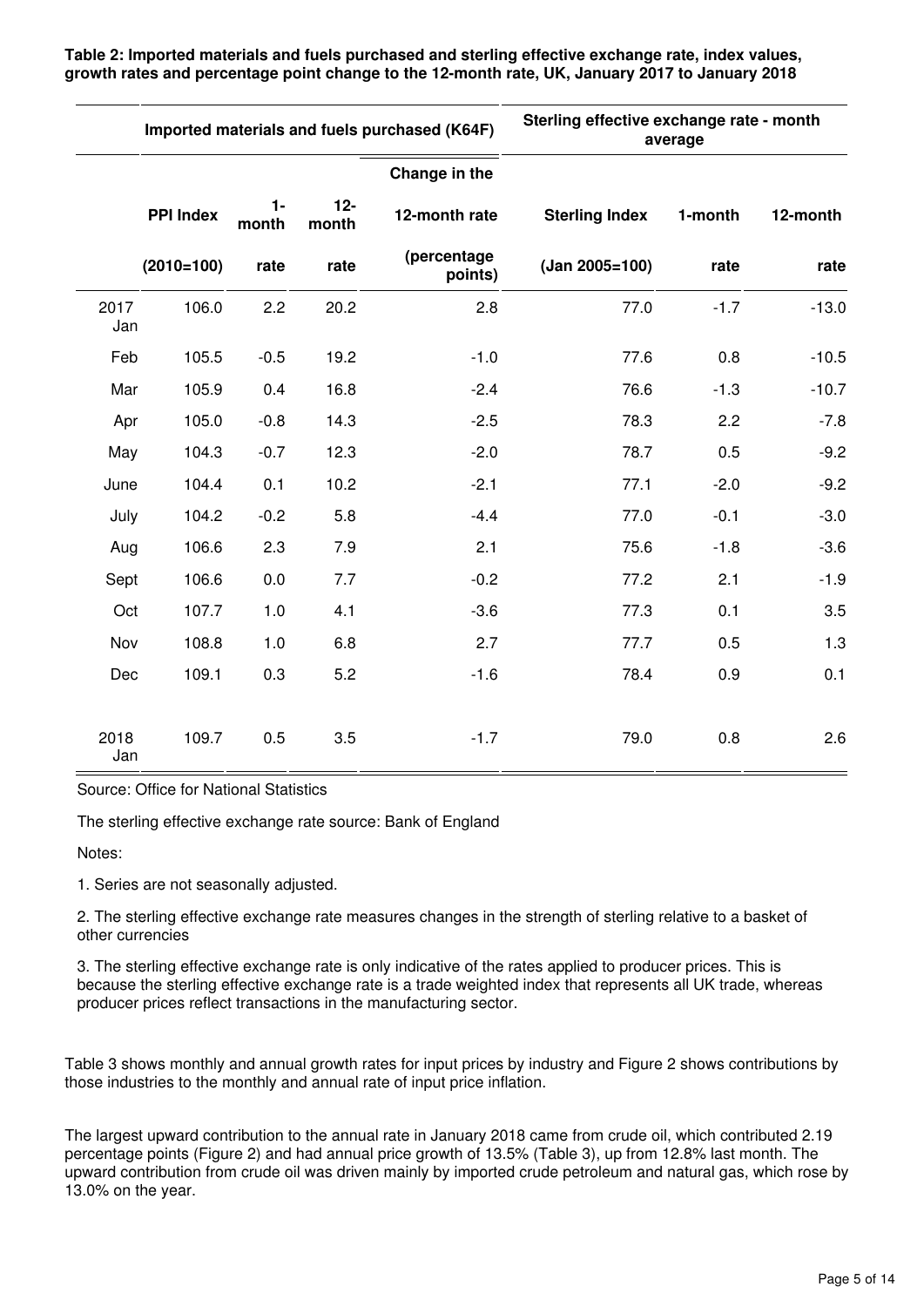Home food materials and imported chemicals provided the second- and third-largest contributions to the annual rate, with 1.11 and 0.65 percentage points respectively. Prices for home food materials rose 7.9% on the year, while prices for imported chemicals rose 4.8%.

Crude oil prices also showed the highest monthly growth at 4.9% and provided the largest upward contribution to the monthly rate at 0.76 percentage points.

#### **Table 3: Input prices, growth rates, UK, January 2018**

| <b>Product group</b>                  |        | Percentage<br>change |
|---------------------------------------|--------|----------------------|
|                                       |        | 1-month 12-month     |
|                                       | rate   | rate                 |
| Fuel including Climate Change<br>Levy | $-0.5$ | 3.2                  |
| Crude oil                             | 4.9    | 13.5                 |
| Home food materials                   | 0.9    | 7.9                  |
| Imported food materials               | $-3.1$ | $-5.1$               |
| Other home-produced materials         | 0.4    | 3.3                  |
| Imported metals                       | 1.1    | 7.7                  |
| Imported chemicals                    | 0.4    | 4.8                  |
| Imported parts and equipment          | $-0.5$ | $-0.3$               |
| Other imported materials              | 0.3    | 1.1                  |
| All manufacturing                     | 0.7    | 4.7                  |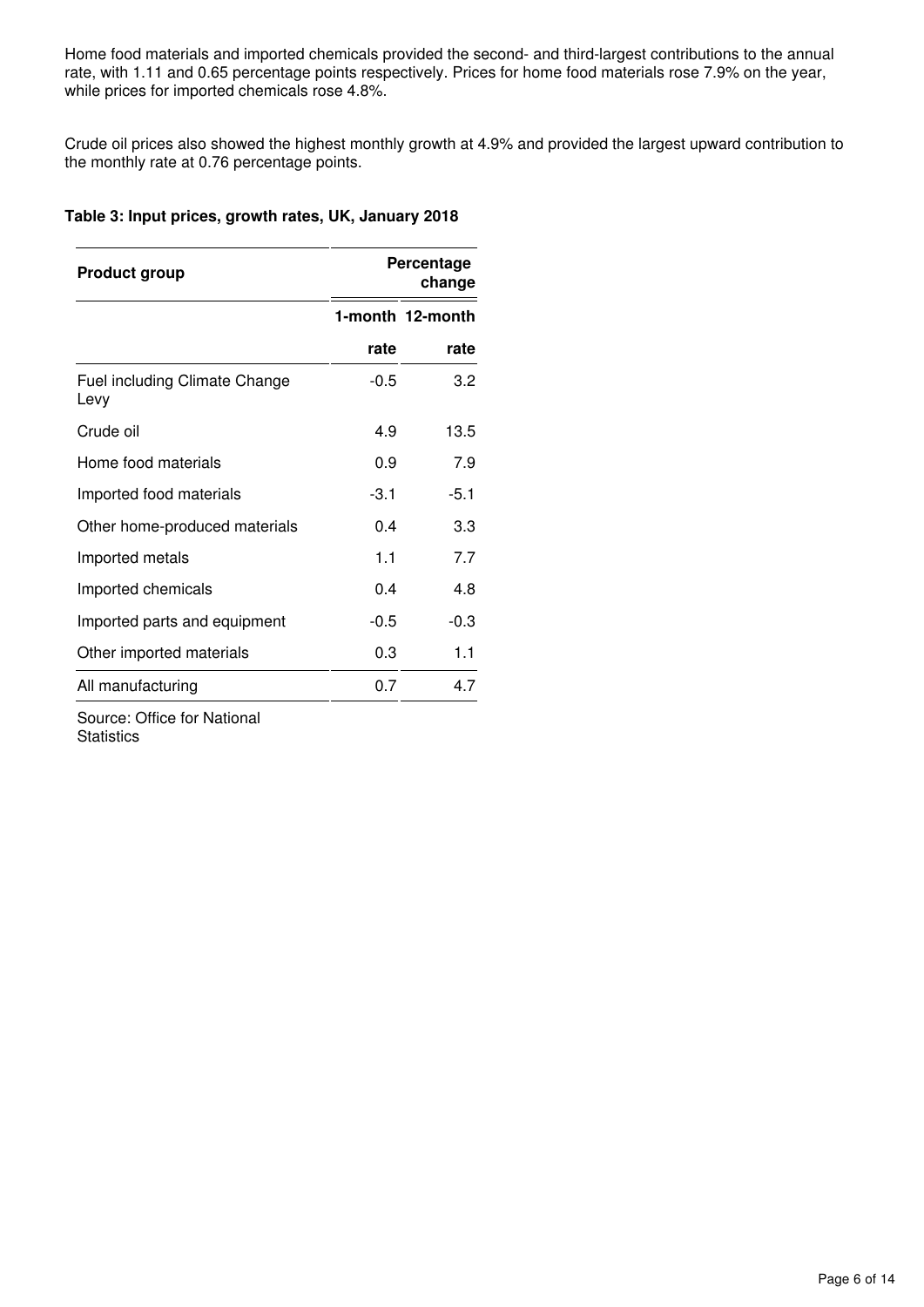#### **Figure 2: Input PPI, contribution to 1-month and 12-month growth rate, January 2018, UK** Figure 2: Input PPI, contribution to 1-month and 12-month growth rate, January 2018, UK



#### **Source: Office for National Statistics**

Figure 3 shows contributions to the change in the annual rate of inflation for fuels and materials purchased by manufacturers (input prices).

There was a 0.7 percentage points drop in the annual rate for inputs between December 2017 and January 2018, with only three product groups; crude oil, home food materials and fuel displaying upward contributions to the change in the rate. Crude oil provided the largest upward contribution of 0.15 percentage points. Other homeproduced materials made no contribution either way, while the remaining five product categories all made negative contributions. Other imported parts and equipment had the largest downward contribution of 0.48 percentage points.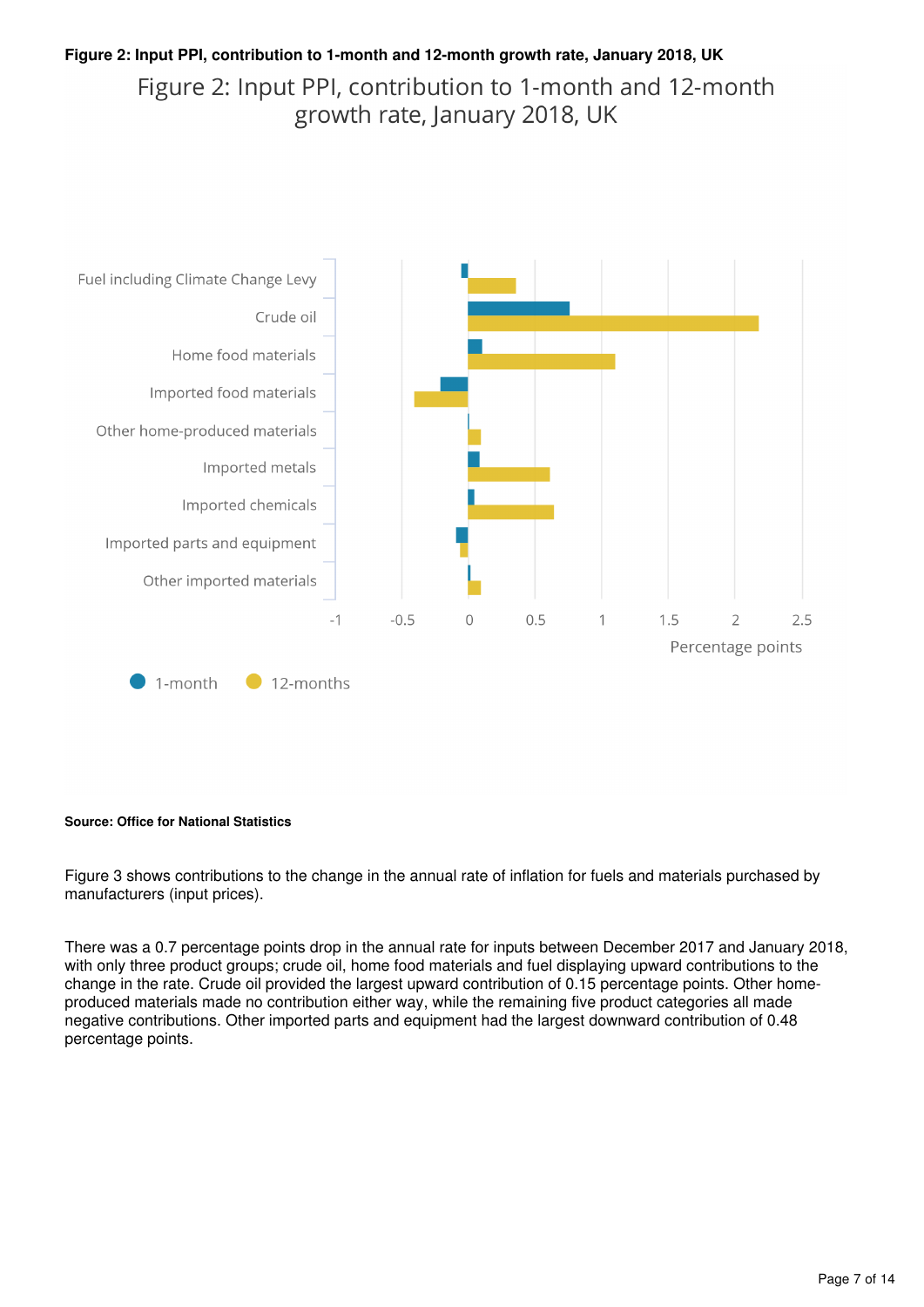#### **Figure 3: Input PPI, contribution to change in the annual rate, January 2018, UK** Figure 3: Input PPI, contribution to change in the annual rate, January 2018, UK



**Source: Office for National Statistics**

## <span id="page-7-0"></span>**5 . Eight industries show a negative contribution to the change in the annual rate of output inflation**

The annual rate of inflation for goods leaving the factory gate (output prices) fell by 0.5 percentage points to 2.8% in January 2018 (Table 4). This continues the positive annual inflation that began in July 2016.

Food products displayed the highest annual growth in January 2018 at 5.4% (Table 5), falling from 6.4% in December 2017, which had been the highest growth in this sector since December 2011. On the month, food product prices decreased by 0.3%. This is only the second time in 19 months when the one-month rate of output inflation has become negative for this product group.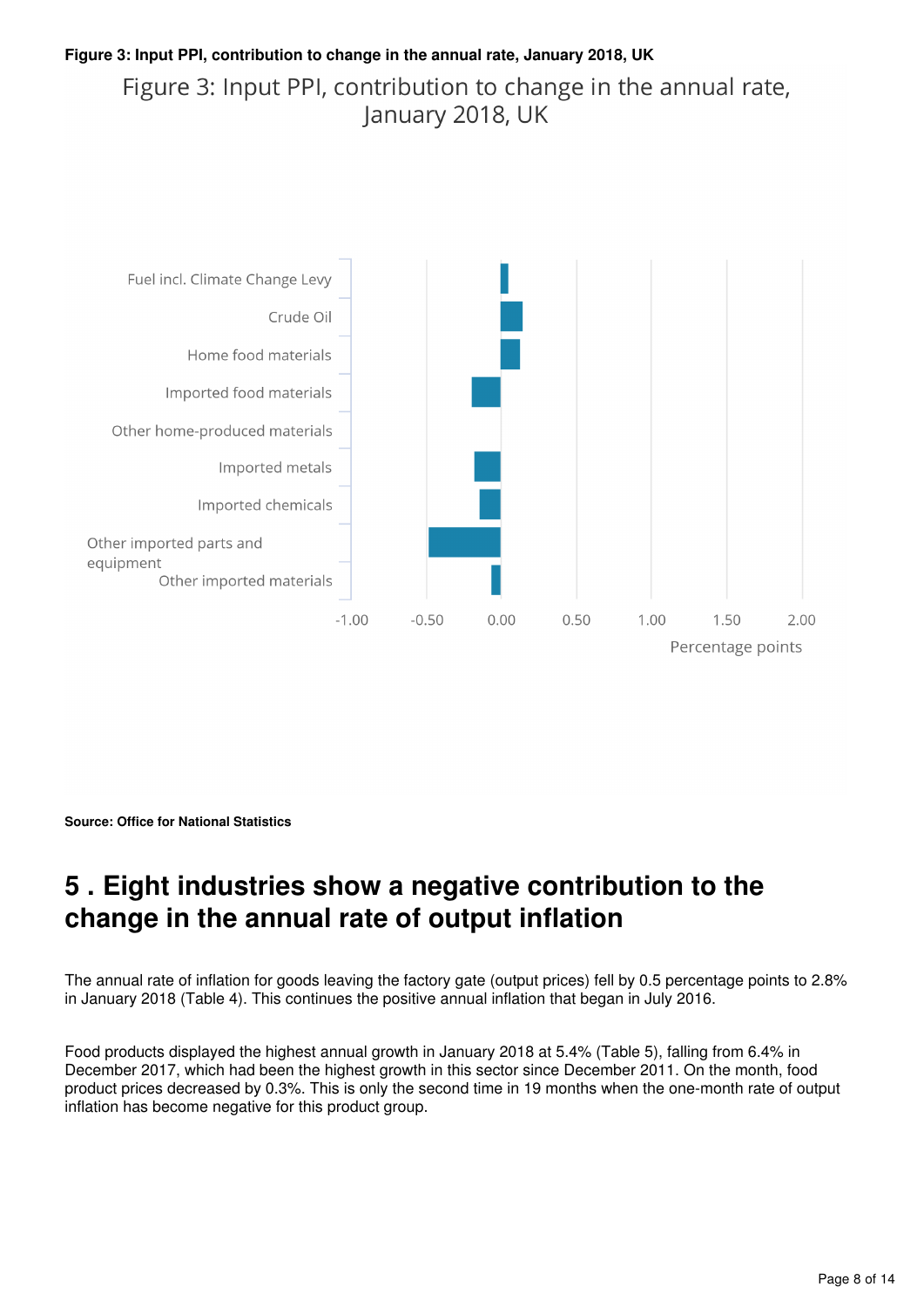**Table 4: Output prices, index values, growth rates and percentage point change to the 12-month rate, UK, January 2017 to January 2018**

| All manufactured products (JVZ7) |                  |       |          |                          |  |  |  |  |  |  |  |
|----------------------------------|------------------|-------|----------|--------------------------|--|--|--|--|--|--|--|
|                                  |                  |       |          | Change in the            |  |  |  |  |  |  |  |
|                                  | <b>PPI Index</b> | month | 12-month | 12-month rate            |  |  |  |  |  |  |  |
|                                  | $(2010=100)$     | rate  |          | rate (percentage points) |  |  |  |  |  |  |  |
| 2017<br>Jan                      | 109.3            | 0.6   | 3.6      | 0.7                      |  |  |  |  |  |  |  |
| Feb                              | 109.5            | 0.2   | 3.7      | 0.1                      |  |  |  |  |  |  |  |
| Mar                              | 110.0            | 0.5   | 3.7      | 0.0                      |  |  |  |  |  |  |  |
| Apr                              | 110.3            | 0.3   | 3.6      | $-0.1$                   |  |  |  |  |  |  |  |
| May                              | 110.4            | 0.1   | 3.6      | 0.0                      |  |  |  |  |  |  |  |
| June                             | 110.4            | 0.0   | 3.3      | $-0.3$                   |  |  |  |  |  |  |  |
| July                             | 110.6            | 0.2   | 3.3      | 0.0                      |  |  |  |  |  |  |  |
| Aug                              | 111.0            | 0.4   | 3.4      | 0.1                      |  |  |  |  |  |  |  |
| Sept                             | 111.2            | 0.2   | 3.3      | $-0.1$                   |  |  |  |  |  |  |  |
| Oct                              | 111.4            | 0.2   | 2.9      | $-0.4$                   |  |  |  |  |  |  |  |
| Nov                              | 111.8            | 0.4   | 3.1      | 0.2                      |  |  |  |  |  |  |  |
| Dec                              | 112.3            | 0.4   | 3.3      | 0.2                      |  |  |  |  |  |  |  |
| 2018<br>Jan                      | 112.4            | 0.1   | 2.8      | $-0.5$                   |  |  |  |  |  |  |  |

Source: Office for National Statistics

Notes:

1. Series is not seasonally adjusted

Table 5 shows monthly and annual growth rates for output prices by industry and Figure 4 shows contributions by those industries to the monthly and annual rate of inflation at the factory gate.

Food products provided the largest upward contribution of 0.79 percentage points to the annual rate (Figure 4) driven by price growth of 5.4% on the year to January 2018 (Table 5). Growth was driven mostly by prices for dairy products, which rose 23.4% on the year, down from last month but continuing a sequence of 16 months of upward inflation.

Chemical and pharmaceutical products, and tobacco and alcohol show the second- and third-largest upward contributions to the annual rate, with 0.32 and 0.29 percentage points respectively. Chemical and pharmaceutical products increased 4.5% on the year, while prices for tobacco and alcohol grew by 3.2%.

Petroleum products provided the largest upward contribution to the monthly rate, up 0.06 percentage points.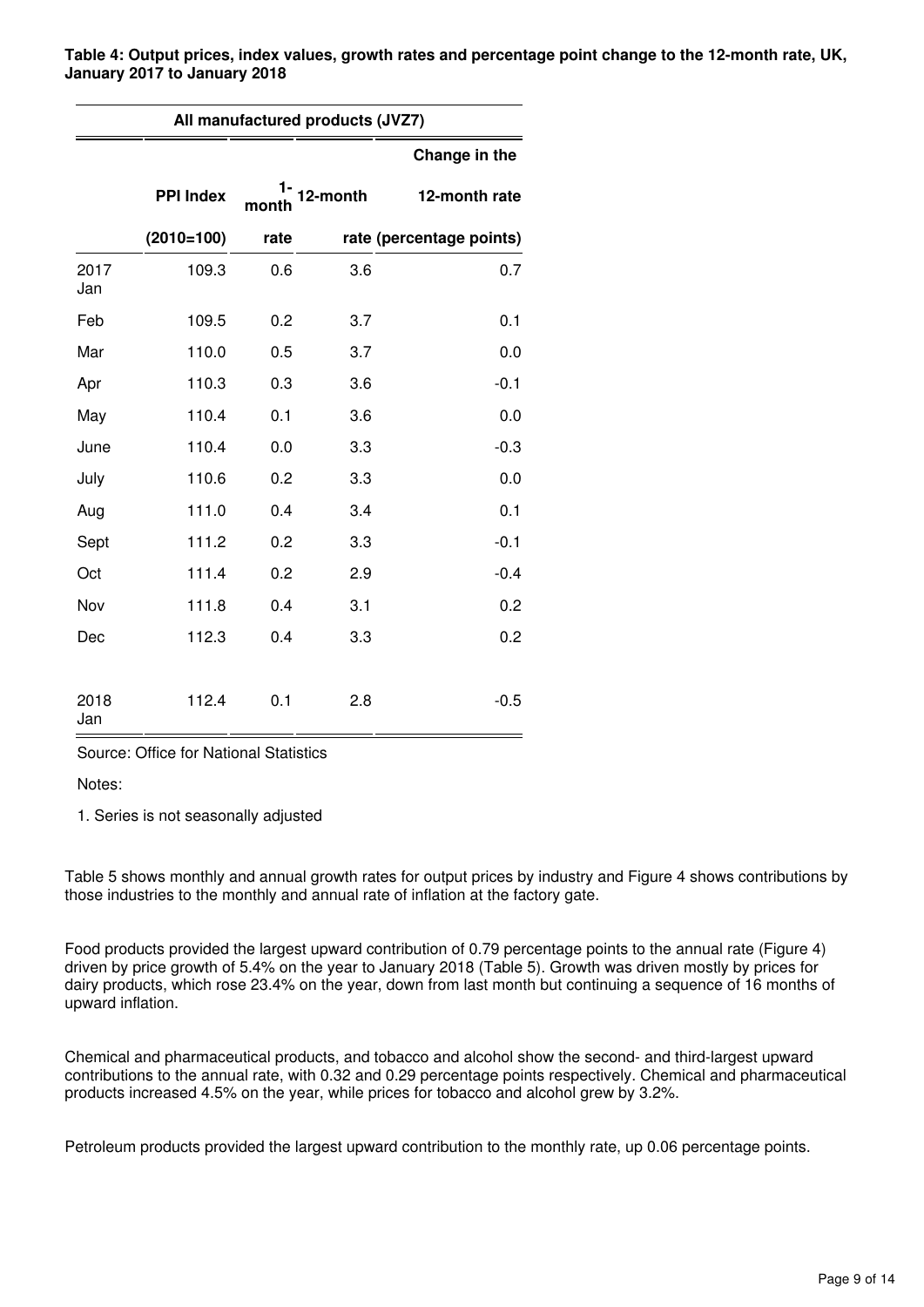#### **Table 5: Output prices, growth rates, UK, January 2018**

| <b>Product group</b>              |        | Percentage<br>Change |
|-----------------------------------|--------|----------------------|
|                                   |        | 1-month 12-month     |
|                                   | rate   | rate                 |
| Food products                     | $-0.3$ | 5.4                  |
| Tobacco and alcohol (incl. duty)  | $-0.1$ | 3.2                  |
| Clothing, textile and leather     | $-0.1$ | 1.7                  |
| Paper and printing                | 0.6    | 2.4                  |
| Petroleum products (incl. duty)   | 1.3    | 3.6                  |
| Chemical and pharmaceutical       | 0.6    | 4.5                  |
| Metal, machinery and<br>equipment | 0.4    | 2.4                  |
| Computer, electrical and optical  | $-0.2$ | 2.5                  |
| Transport equipment               | 0.2    | 1.9                  |
| Other manufactured products       | 0.3    | 1.3                  |
| All manufacturing                 | 0.1    | 2.8                  |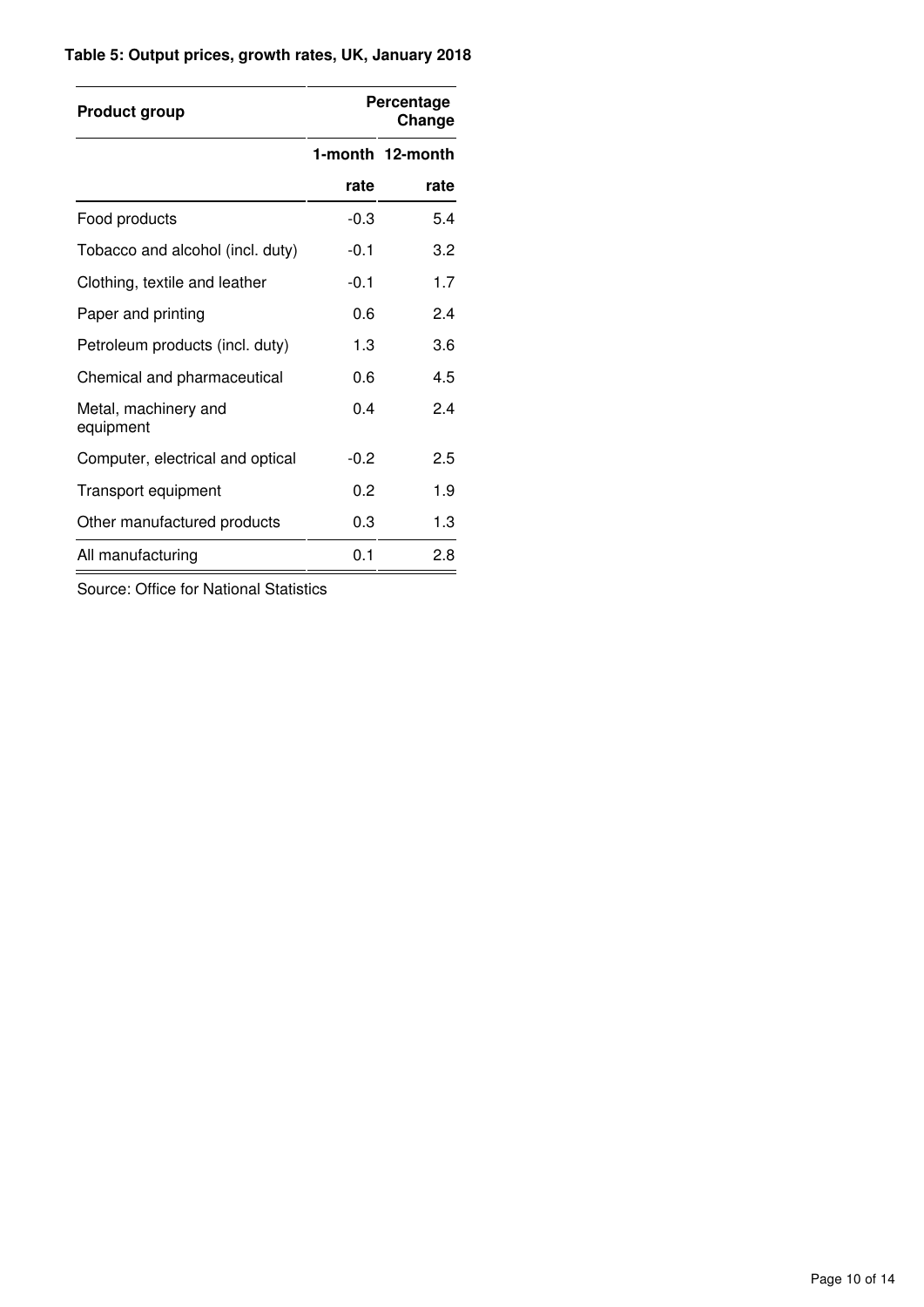#### **Figure 4: Output PPI, contribution to 1-month and 12-month growth rate, January 2018, UK** Figure 4: Output PPI, contribution to 1-month and 12-month growth rate, January 2018, UK



#### **Source: Office for National Statistics**

Figure 5 shows contributions to the change in the annual rate for factory gate prices (output prices).

The 0.5 percentage points drop in the annual rate between December 2017 and January 2018 was a result of downward contributions from eight industries; with only two, paper and printing, and chemicals and pharmaceuticals making positive contributions. The largest downward movement of 0.16 percentage points came from food products, while the largest upward contribution of 0.03 percentage points came from paper and printing.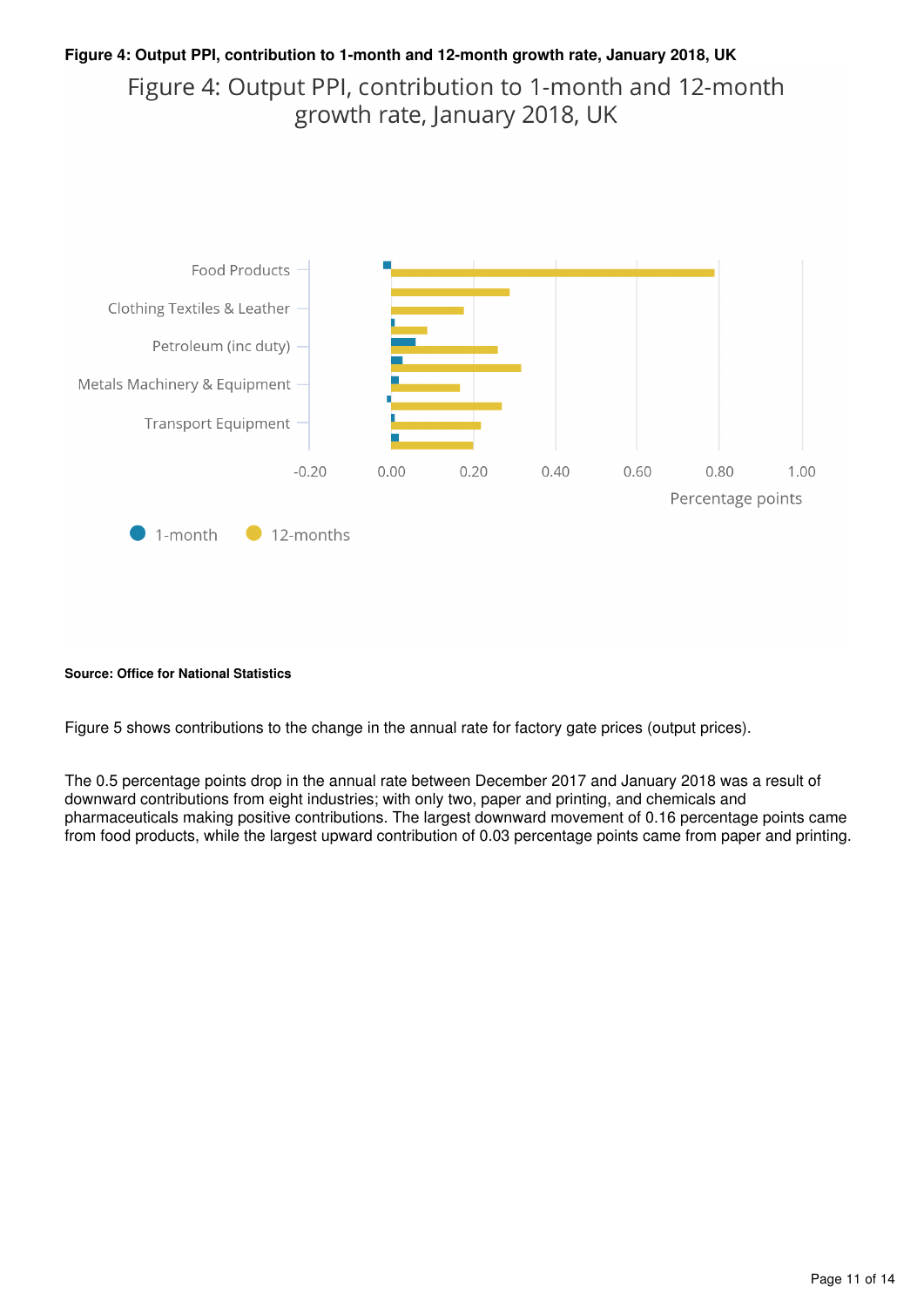#### **Figure 5: Output PPI, 12-months contribution to change in the annual rate, January 2018, UK**Figure 5: Output PPI, 12-months contribution to change in the annual rate, January 2018, UK

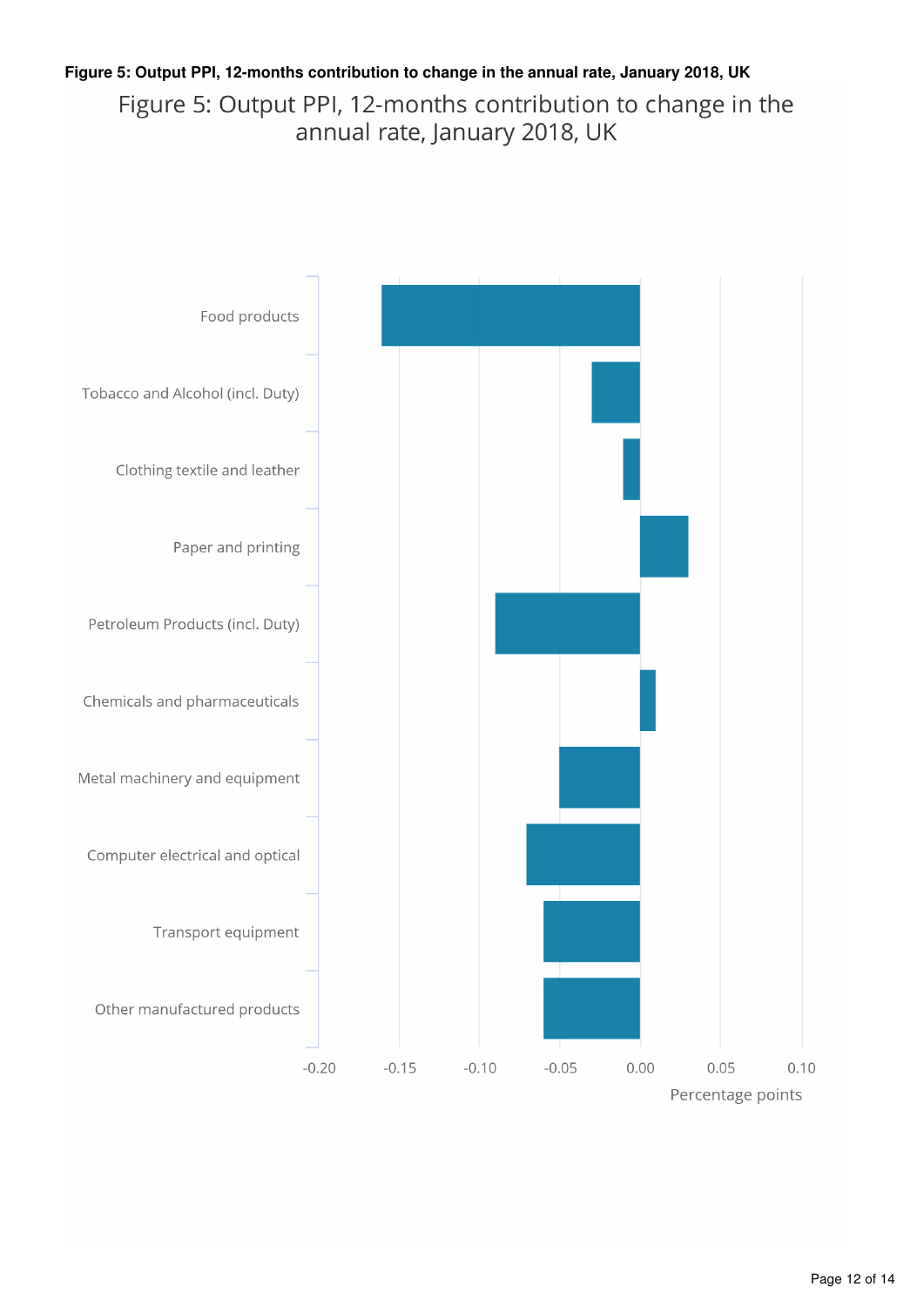## <span id="page-12-0"></span>**6 . Links to related statistics**

In addition to the data included within this statistical bulletin, the following detailed datasets are available:

[Aerospace and electronic cost indices time series data](https://www.ons.gov.uk/economy/inflationandpriceindices/datasets/aerospaceandelectronicscostindices)

#### **[Producer Price Index time series data](https://www.ons.gov.uk/economy/inflationandpriceindices/datasets/producerpriceindex)**

Details of when the annual and monthly inflation rate was previously higher than, lower than, or at the same rate as the current month are shown in the [Producer price inflation records: monthly figures.](https://www.ons.gov.uk/economy/inflationandpriceindices/datasets/producerpriceindicesrecords)

A summary of the revisions to PPI data are available in the PPI revision triangles:

[Producer price inflation revision triangle: total output 12-month \(JVZ7\)](https://www.ons.gov.uk/economy/inflationandpriceindices/datasets/producerpriceindexrevisiontriangletotaloutput12monthsjvz7)

[Producer price inflation revision triangle: total output 1-month \(JVZ7\)](https://www.ons.gov.uk/economy/inflationandpriceindices/datasets/producerpriceindexrevisiontriangletotaloutput1monthjvz7)

[Producer price inflation revision triangle: total input 12-months \(K646\)](https://www.ons.gov.uk/economy/inflationandpriceindices/datasets/producerpriceindexrevisiontriangletotalinput12months)

[Producer price inflation revision triangle: total input 1-month \(K646\)](https://www.ons.gov.uk/economy/inflationandpriceindices/datasets/producerpriceindexrevisiontriangletotalinput1month)

Other important measures of inflation and prices include the **[Consumer Prices Index \(CPI\)](https://www.ons.gov.uk/economy/inflationandpriceindices/bulletins/consumerpriceinflation/previousReleases)** and the **Services** [Producer Price Index \(SPPI\).](https://www.ons.gov.uk/economy/inflationandpriceindices/bulletins/servicesproducerpriceindices/previousReleases)

The Consumer Prices Index estimates the rate at which the price of goods or services bought by households rise or fall using price indices.

The Services Producer Price Index measures changes in the price received for selected services provided by UK businesses to other UK businesses and government.

### <span id="page-12-1"></span>**7 . Quality and methodology**

The [Producer Price Index \(PPI\) Quality and Methodology Information report](http://www.ons.gov.uk/economy/inflationandpriceindices/qmis/producerpriceindicesqmi) contains important information on:

- the strengths and limitations of the data and how it compares with related data
- uses and users of the data
- how the output was created
- the quality of the output including the accuracy of the data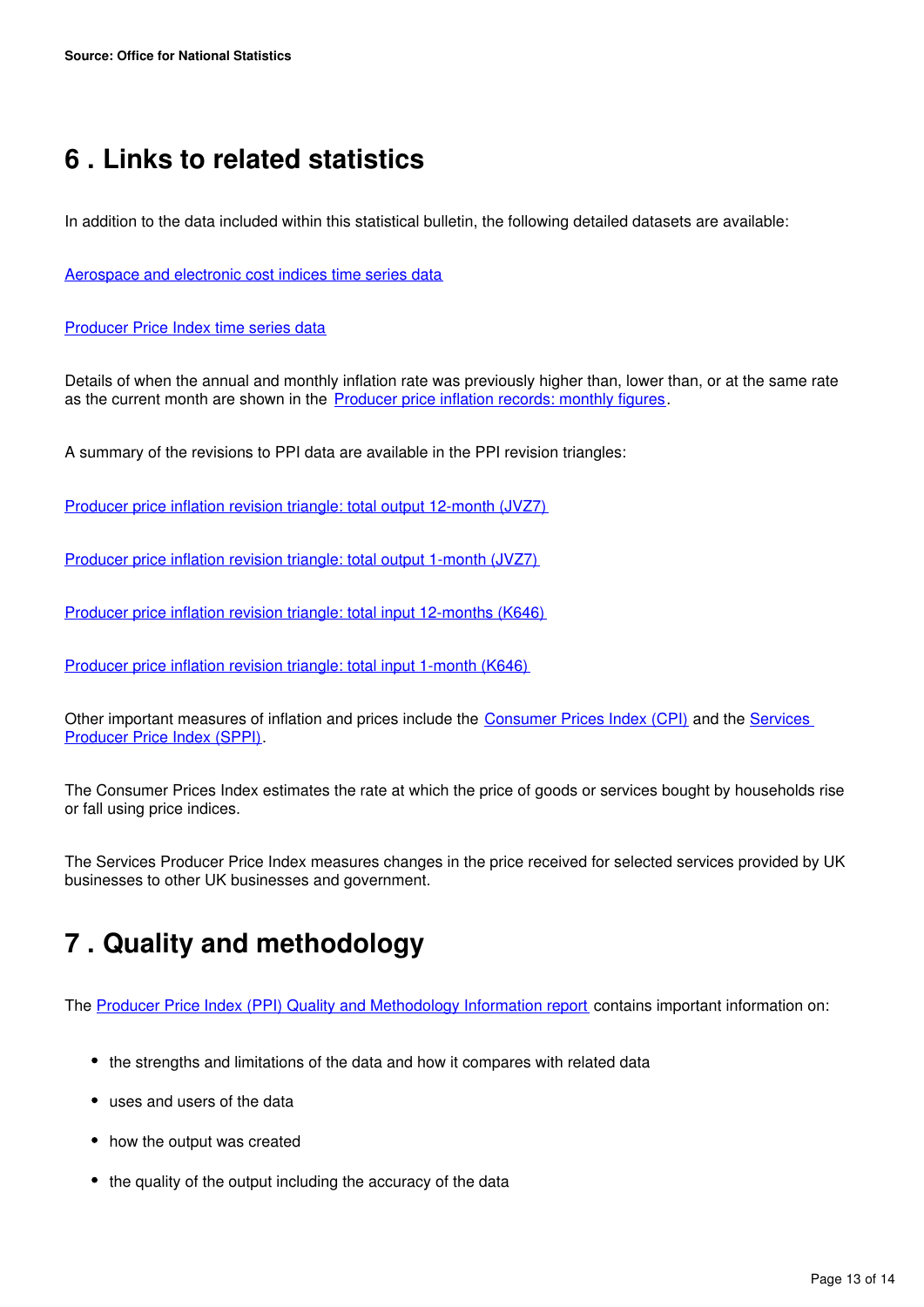If you would like more information about the reliability of the data, a [PPI standard errors article](https://www.ons.gov.uk/economy/inflationandpriceindices/articles/producerpriceindexstandarderrors/2016) was published on 20 March 2017. The article presented the calculated standard errors of the PPI during the period January 2016 to December 2016, for both month-on-month and 12-month growth.

[Guidance on using indices in indexation clauses](http://webarchive.nationalarchives.gov.uk/20160106081426/http:/www.ons.gov.uk/ons/guide-method/user-guidance/prices/ppi/guidance-on-using-indices-in-indexation-clauses.pdf) (PDF, 197KB) covers producer prices, services producer prices and consumer prices.

An up-to-date manual for the PPI, including the import and export index, is now available. PPI methods and [guidance](http://webarchive.nationalarchives.gov.uk/20160106081426/http:/www.ons.gov.uk/ons/guide-method/user-guidance/prices/ppi/producer-price-indices--methods-and-guidance----2014-edition.pdf) (PDF, 1.18MB) provides an outline of the methods used to produce the PPI as well as information about recent PPI developments.

Gross sector basis figures, which include intra-industry sales and purchases, are shown in [PPI dataset Tables 4](http://www.ons.gov.uk/economy/inflationandpriceindices/datasets/producerpriceindexreferencetables)  [and 6](http://www.ons.gov.uk/economy/inflationandpriceindices/datasets/producerpriceindexreferencetables).

The detailed input indices of prices of materials and fuels purchased by industry ([PPI dataset Table 6](http://www.ons.gov.uk/economy/inflationandpriceindices/datasets/producerpriceindexreferencetables)) do not include the Climate Change Levy (CCL). This is because each industry can, in practice, pay its own rate for the various forms of energy, depending on the various negotiated discounts and exemptions that apply.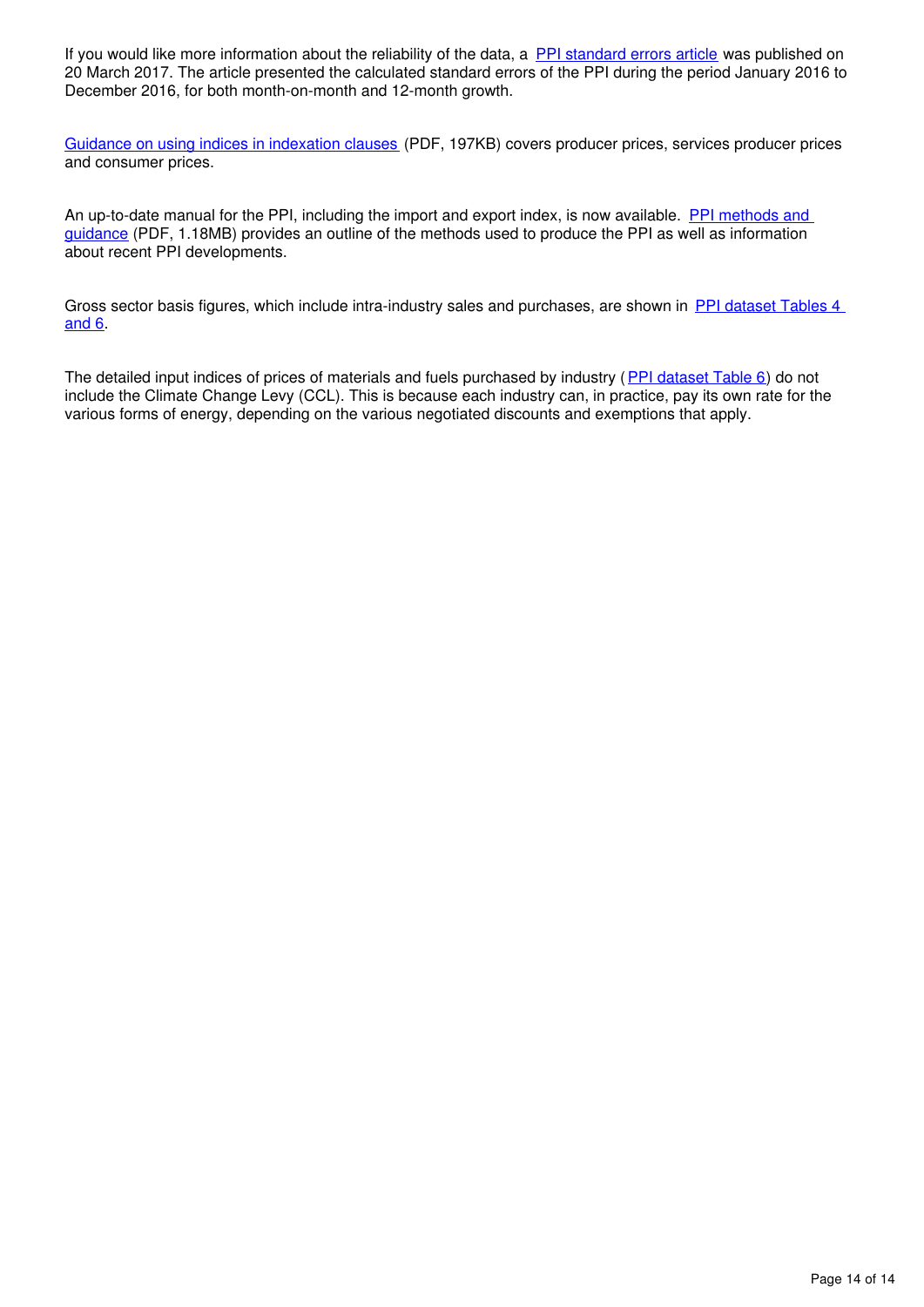2010=100, SIC2007

|          |                                 |       | Net Sector                |              |                                                                          | Gross Sector              |              |                                                         |         |                                                        |                           |         |  |
|----------|---------------------------------|-------|---------------------------|--------------|--------------------------------------------------------------------------|---------------------------|--------------|---------------------------------------------------------|---------|--------------------------------------------------------|---------------------------|---------|--|
|          | Output of manufactured products |       |                           |              | All manufacturing excluding<br>food, beverages, tobacco<br>and petroleum |                           |              | Food products, beverages and<br>tobacco, including duty |         | Coke and refined petroleum<br>products, including duty |                           |         |  |
|          | Index                           |       | percentage<br>change over | Index        |                                                                          | percentage<br>change over | Index        | percentage<br>change over                               |         | Index                                                  | percentage<br>change over |         |  |
|          | $(2010=100)$                    | 1 mth | 12 mths                   | $(2010=100)$ | l mth                                                                    | 12 mths                   | $(2010=100)$ | 1 mth                                                   | 12 mths | $(2010=100)$                                           | 1 mth                     | 12 mths |  |
|          | 7200700000                      |       |                           | 7200799000   |                                                                          |                           | 7111101280   |                                                         |         | 7112190080                                             |                           |         |  |
|          | JVZ7                            |       |                           | K3BI         |                                                                          |                           | K65A         |                                                         |         | <b>K37Y</b>                                            |                           |         |  |
| 2017 Jul | 110.6                           | 0.2   | 3.3                       | 109.9        | 0.2                                                                      | 2.5                       | 115.2        | 0.3                                                     | 5.3     | 93.0                                                   | 0.1                       | 3.8     |  |
| Aug      | 111.0                           | 0.4   | 3.4                       | 110.2        | 0.3                                                                      | 2.6                       | 115.5        | 0.3                                                     | 5.3     | 95.2                                                   | 2.4                       | 7.0     |  |
| Sep      | 111.2                           | 0.2   | 3.3                       | 110.1        | $-0.1$                                                                   | 2.5                       | 115.7        | 0.2                                                     | 4.9     | 97.6                                                   | 2.5                       | 8.2     |  |
| Oct      | 111.4                           | 0.2   | 2.9                       | 110.3        | 0.2                                                                      | 2.2                       | 116.3        | 0.5                                                     | 4.8     | 98.2                                                   | 0.6                       | 4.1     |  |
| Nov      | 111.8                           | 0.4   | 3.1                       | 110.5        | 0.2                                                                      | 2.3                       | 116.6        | 0.3                                                     | 5.0     | 99.8                                                   | 1.6                       | 6.3     |  |
| Dec      | 112.3p                          | 0.4   | 3.3                       | 110.7p       | 0.2                                                                      | 2.4                       | 117.5p       | 0.8                                                     | 5.6     | 100.4p                                                 | 0.6                       | 4.7     |  |
| 2018 Jan | 112.4p                          | 0.1   | 2.8                       | 111.0p       | 0.3                                                                      | 2.2                       | 117.2p       | $-0.3$                                                  | 4.8     | 101.7p                                                 | 1.3                       | 3.6     |  |
|          |                                 |       |                           |              |                                                                          |                           |              |                                                         |         |                                                        |                           |         |  |

 $p =$  provisional

 $r =$  revised

**1**

Source: Office for National Statistics

#### **2** Net Sector Input Prices, including Climate Change Levy<sup>1</sup>: summary (not seasonally adjusted) - SIC 2007 **(not seasonally adjusted) - SIC 2007**

2010=100, SIC2007 All manufacturing metallies are more interesting metallic metallic metallic metallic metallic metallic metalli<br>
All manufactur ing industry manufacturing industry and the by manufacturing industry<br>
All manufacturing indust (materials and fuel purchased) percentage percentage percentage percentage percentage percentage percentage percentage percentage percentage percentage percentage percentage percentage percentage percentage percentage percentage percentage percentage pe change over change over change over Index Index Index (2010=100) 1 mth 12 mths (2010=100) 1 mth 12 mths (2010=100) 1 mth 12 mths 6207000050 6207000010 6207000060 K646 K644 K647 2017 Jul 105.9 − 6.4 105.3 − 7.1 110.6 −0.9 1.7 Aug 108.0 2.0 8.2 107.5 2.1 8.8 111.8 1.1 4.3 Sep 108.5 0.5 8.3 107.8r 0.3 8.6 113.5 1.5 6.2 Oct 109.8 1.2 5.0 109.0 1.1 5.2 116.4r 2.6 3.3 Nov 111.6 1.6 7.3 110.5 1.4 7.8 121.1 4.0 3.6 Dec 112.3p 0.6 5.4 110.9p 0.4 5.7 123.9p 2.3 2.7 2018 Jan 113.1p 0.7 4.7 111.9p 0.9 4.8 123.3p −0.5 3.2

1 The Climate Change Levy was introduced in April 2001.

Source: Office for National Statistics

 $p =$  provisional  $r = \text{revised}$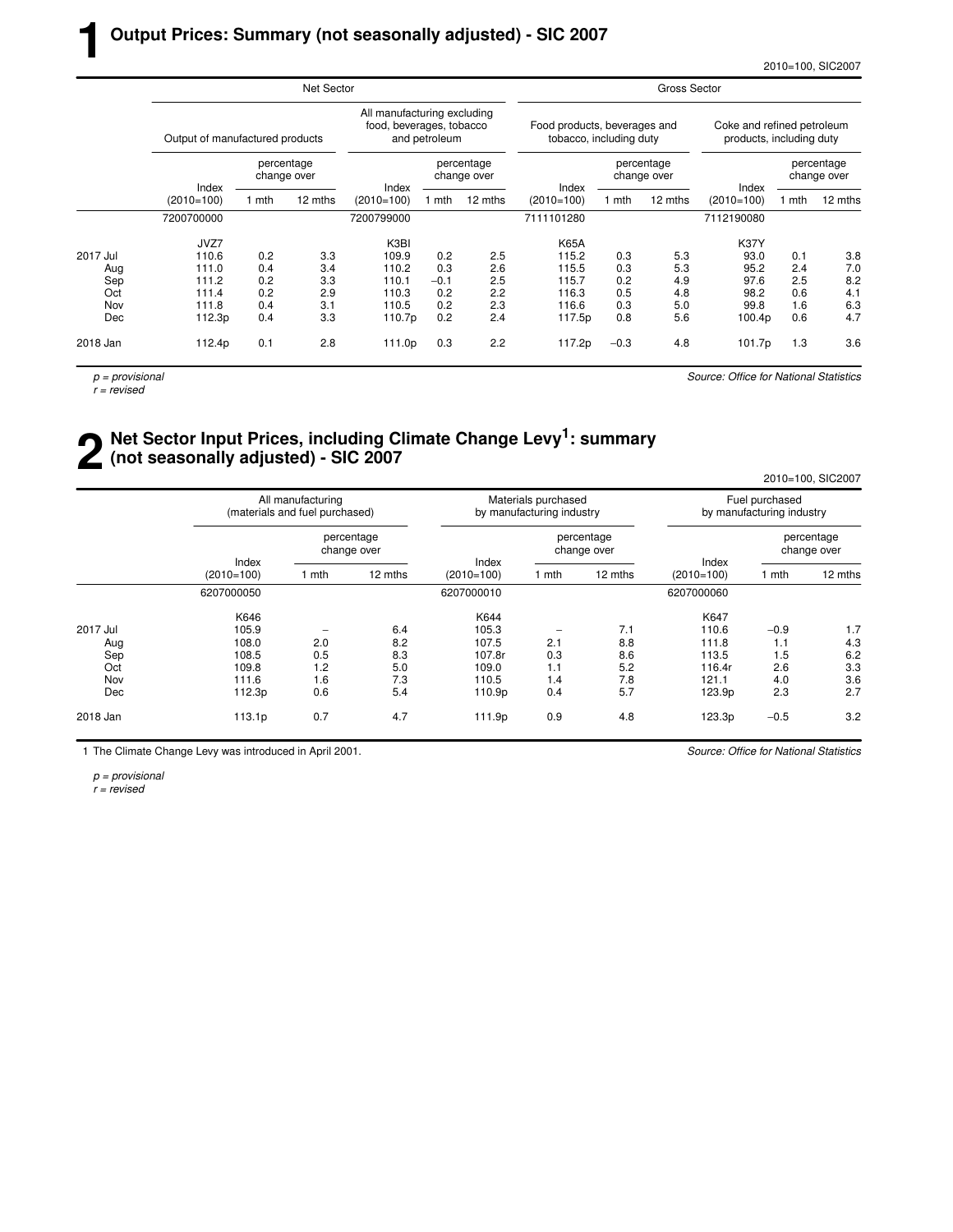2010=100, SIC2007

|          |              | Output of manufactured products |                           |              | All manufacturing excluding<br>food, beverages, tobacco and petroleum |            |                | All manufacturing, excluding duty <sup>1</sup> |                           |
|----------|--------------|---------------------------------|---------------------------|--------------|-----------------------------------------------------------------------|------------|----------------|------------------------------------------------|---------------------------|
|          | Index        |                                 | percentage<br>change over | Index        | change over                                                           | percentage | Index          |                                                | percentage<br>change over |
|          | $(2010=100)$ | 1 month                         | 12 months                 | $(2010=100)$ | 1 month                                                               | 12 months  | $(2010 = 100)$ | 1 month                                        | 12 months                 |
|          | 7200700000   |                                 |                           | 7200799000   |                                                                       |            | 7200700010     |                                                |                           |
|          | JVZ7         |                                 |                           | K3BI         |                                                                       |            | JVZ8           |                                                |                           |
| 2014 Jul | 108.6        | $-0.1$                          | $-0.1$                    | 105.7        | $-0.1$                                                                | 0.8        | 108.6          |                                                | 0.1                       |
| Aug      | 108.5        | $-0.1$                          | $-0.3$                    | 105.8        | 0.1                                                                   | 0.9        | 108.5          | $-0.1$                                         | $-0.1$                    |
| Sep      | 108.3        | $-0.2$                          | $-0.5$                    | 105.7        | $-0.1$                                                                | 0.8        | 108.4          | $-0.1$                                         | $-0.2$                    |
| Oct      | 107.7        | $-0.6$                          | $-0.7$                    | 105.5        | $-0.2$                                                                | 0.6        | 107.9          | $-0.5$                                         | $-0.5$                    |
| Nov      | 107.6        | $-0.1$                          | $-0.6$                    | 105.7        | 0.2                                                                   | 0.9        | 107.8          | $-0.1$                                         | $-0.5$                    |
| Dec      | 107.1        | $-0.5$                          | $-1.1$                    | 105.7        | $\qquad \qquad -$                                                     | 0.8        | 107.3          | $-0.5$                                         | $-0.8$                    |
|          |              |                                 |                           |              |                                                                       |            |                |                                                |                           |
| 2015 Jan | 106.6        | $-0.5$                          | $-1.8$                    | 105.9        | 0.2                                                                   | 0.5        | 107.0          | $-0.3$                                         | $-1.4$                    |
| Feb      | 106.8        | 0.2                             | $-1.7$                    | 105.9        | -                                                                     | 0.3        | 107.1          | 0.1                                            | $-1.4$                    |
| Mar      | 106.9        | 0.1                             | $-1.7$                    | 105.9        | $\overline{a}$                                                        | 0.1        | 107.3          | 0.2                                            | $-1.5$                    |
| Apr      | 107.0        | 0.1                             | $-1.7$                    | 105.9        | $\overline{a}$                                                        | 0.1        | 107.4          | 0.1                                            | $-1.4$                    |
| May      | 107.1        | 0.1                             | $-1.6$                    | 105.9        | $\overline{\phantom{0}}$                                              | 0.1        | 107.4          | $\overline{\phantom{0}}$                       | $-1.3$                    |
| Jun      | 107.1        |                                 | $-1.5$                    | 105.9        | $\overline{a}$                                                        | 0.1        | 107.4          | $\equiv$                                       | $-1.1$                    |
| Jul      | 106.9        | $-0.2$                          | $-1.6$                    | 105.9        |                                                                       | 0.2        | 107.3          | $-0.1$                                         | $-1.2$                    |
| Aug      | 106.4        | $-0.5$                          | $-1.9$                    | 105.8        | $-0.1$                                                                |            | 106.8          | $-0.5$                                         | $-1.6$                    |
| Sep      | 106.3        | $-0.1$                          | $-1.8$                    | 105.9        | 0.1                                                                   | 0.2        | 106.7          | $-0.1$                                         | $-1.6$                    |
| Oct      | 106.1        | $-0.2$                          | $-1.5$                    | 105.8        | $-0.1$                                                                | 0.3        | 106.5          | $-0.2$                                         | $-1.3$                    |
| Nov      | 105.9        | $-0.2$                          | $-1.6$                    | 105.6        | $-0.2$                                                                | $-0.1$     | 106.3          | $-0.2$                                         | $-1.4$                    |
| Dec      | 105.6        | $-0.3$                          | $-1.4$                    | 105.8        | 0.2                                                                   | 0.1        | 106.1          | $-0.2$                                         | $-1.1$                    |
|          |              |                                 |                           |              |                                                                       |            |                |                                                |                           |
| 2016 Jan | 105.5        | $-0.1$                          | $-1.0$                    | 106.0        | 0.2                                                                   | 0.1        | 106.1          | $\overline{\phantom{0}}$                       | $-0.8$                    |
| Feb      | 105.6        | 0.1                             | $-1.1$                    | 106.1        | 0.1                                                                   | 0.2        | 106.2          | 0.1                                            | $-0.8$                    |
| Mar      | 106.1        | 0.5                             | $-0.7$                    | 106.2        | 0.1                                                                   | 0.3        | 106.6          | 0.4                                            | $-0.7$                    |
| Apr      | 106.5        | 0.4                             | $-0.5$                    | 106.4        | 0.2                                                                   | 0.5        | 107.0          | 0.4                                            | $-0.4$                    |
| May      | 106.6        | 0.1                             | $-0.5$                    | 106.5        | 0.1                                                                   | 0.6        | 107.0          |                                                | $-0.4$                    |
| Jun      | 106.9        | 0.3                             | $-0.2$                    | 106.6        | 0.1                                                                   | 0.7        | 107.3          | 0.3                                            | $-0.1$                    |
| Jul      | 107.1        | 0.2                             | 0.2                       | 107.2        | 0.6                                                                   | 1.2        | 107.5          | 0.2                                            | 0.2                       |
| Aug      | 107.3        | 0.2                             | 0.8                       | 107.4        | 0.2                                                                   | 1.5        | 107.7          | 0.2                                            | 0.8                       |
| Sep      | 107.6        | 0.3                             | 1.2                       | 107.4        | $\overline{\phantom{a}}$                                              | 1.4        | 108.0          | 0.3                                            | 1.2                       |
| Oct      | 108.3        | 0.7                             | 2.1                       | 107.9        | 0.5                                                                   | 2.0        | 108.8          | 0.7                                            | 2.2                       |
| Nov      | 108.4        | 0.1                             | 2.4                       | 108.0        | 0.1                                                                   | 2.3        | 108.8          |                                                | 2.4                       |
| Dec      | 108.7        | 0.3                             | 2.9                       | 108.1        | 0.1                                                                   | 2.2        | 109.1          | 0.3                                            | 2.8                       |
|          |              |                                 |                           |              |                                                                       |            |                |                                                |                           |
| 2017 Jan | 109.3        | 0.6                             | 3.6                       | 108.6        | 0.5                                                                   | 2.5        | 109.7          | 0.5                                            | 3.4                       |
| Feb      | 109.5        | 0.2                             | 3.7                       | 108.6        |                                                                       | 2.4        | 109.9          | 0.2                                            | 3.5                       |
| Mar      | 110.0        | 0.5                             | 3.7                       | 109.0        | 0.4                                                                   | 2.6        | 110.2          | 0.3                                            | 3.4                       |
| Apr      | 110.3        | 0.3                             | 3.6                       | 109.4        | 0.4                                                                   | 2.8        | 110.6          | 0.4                                            | 3.4                       |
| May      | 110.4        | 0.1                             | 3.6                       | 109.5        | 0.1                                                                   | 2.8        | 110.7          | 0.1                                            | 3.5                       |
| Jun      | 110.4        |                                 | 3.3                       | 109.7        | 0.2                                                                   | 2.9        | 110.7          |                                                | 3.2                       |
| Jul      | 110.6        | 0.2                             | 3.3                       | 109.9        | 0.2                                                                   | 2.5        | 110.9          | 0.2                                            | 3.2                       |
|          | 111.0        | 0.4                             | 3.4                       | 110.2        | 0.3                                                                   | 2.6        | 111.3          | 0.4                                            | 3.3                       |
| Aug      | 111.2        | 0.2                             | 3.3                       | 110.1        | $-0.1$                                                                | 2.5        | 111.5          | 0.2                                            | 3.2                       |
| Sep      | 111.4        | 0.2                             | 2.9                       |              |                                                                       | 2.2        |                |                                                | 2.8                       |
| Oct      |              |                                 |                           | 110.3        | 0.2                                                                   |            | 111.8          | 0.3                                            |                           |
| Nov      | 111.8        | 0.4                             | 3.1                       | 110.5        | 0.2                                                                   | 2.3        | 112.1          | 0.3                                            | 3.0                       |
| Dec      | 112.3p       | 0.4                             | 3.3                       | 110.7p       | 0.2                                                                   | 2.4        | 112.5p         | 0.4                                            | 3.1                       |
| 2018 Jan | 112.4p       | 0.1                             | 2.8                       | 111.0p       | 0.3                                                                   | 2.2        | 112.7p         | 0.2                                            | 2.7                       |

1 Series JVZ8 excludes excise duties payable on tobacco products, alcoholic liquor and petroleum products.

Source: Office for National Statistics

p = provisional

r = revised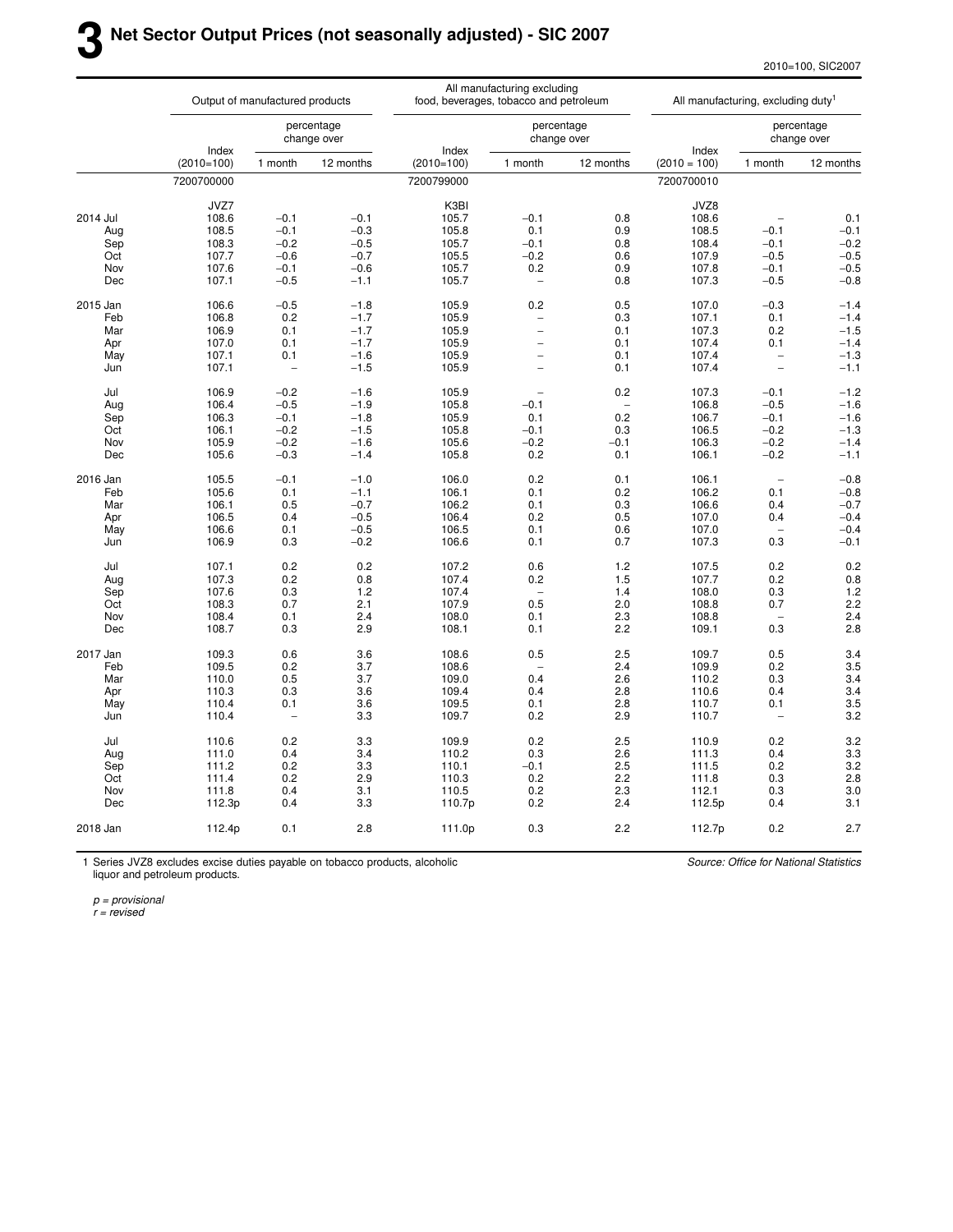# **4 Output Prices: Detailed by product (not seasonally adjusted) - SIC 2007**

|                                                                        |      |                                                |             |                   |             |                                 |             |                              |                          | 2010=100, SIC2007              |                          |  |
|------------------------------------------------------------------------|------|------------------------------------------------|-------------|-------------------|-------------|---------------------------------|-------------|------------------------------|--------------------------|--------------------------------|--------------------------|--|
|                                                                        |      |                                                |             |                   |             |                                 |             | Percentage change<br>1 month |                          | Percentage change<br>12 months |                          |  |
|                                                                        |      |                                                | 2017<br>Sep | 2017<br>Oct       | 2017<br>Nov | 2017<br>Dec                     | 2018<br>Jan | 2017<br>Dec                  | 2018<br>Jan              | 2017<br>Dec                    | 2018<br>Jan              |  |
| <b>Net sector</b>                                                      |      |                                                |             |                   |             |                                 |             |                              |                          |                                |                          |  |
| Output of manufactured products                                        | JVZ7 | 7200700000                                     |             |                   |             | 111.2 111.4 111.8 112.3p 112.4p |             | 0.4                          | 0.1                      | 3.3                            | 2.8                      |  |
| All manufacturing, excluding duty                                      | JVZ8 | 7200700010 111.5 111.8 112.1 112.5p 112.7p     |             |                   |             |                                 |             | 0.4                          | 0.2                      | 3.1                            | 2.7                      |  |
| All manufacturing, excluding food,<br>beverages, tobacco and petroleum | K3BI | 7200799000 110.1 110.3 110.5 110.7p 111.0p     |             |                   |             |                                 |             | 0.2                          | 0.3                      | 2.4                            | 2.2                      |  |
| <b>Gross Sector</b>                                                    |      |                                                |             |                   |             |                                 |             |                              |                          |                                |                          |  |
| Food products, beverages and tobacco,<br>including duty                | K65A | 7111101280 115.7 116.3 116.6 117.5p 117.2p     |             |                   |             |                                 |             | 0.8                          | $-0.3$                   | 5.6                            | 4.8                      |  |
| Food products                                                          | K37L | 7112100000 115.2 115.9 116.4 117.1p 116.8p     |             |                   |             |                                 |             | 0.6                          | $-0.3$                   | 6.4                            | 5.4                      |  |
| Tobacco products, including duty                                       | K37Q | 7112120080 158.0 158.0 159.7 163.6p 163.6p     |             |                   |             |                                 |             | 2.4                          | $\overline{\phantom{a}}$ | 6.9                            | 6.9                      |  |
| Alcoholic beverages, including duty                                    | MC6A | 7229110080 111.7 B111.7 B111.6 B111.6pBl11.5pB |             |                   |             |                                 |             |                              | $-0.1$                   | 1.2                            | 0.8                      |  |
| Soft drinks, mineral waters and<br>other bottled waters                | JU5C | 1107000000 105.1 B104.8 B103.9 B106.3pBl05.5pB |             |                   |             |                                 |             | 2.3                          | $-0.8$                   | 2.2                            | 1.5                      |  |
| <b>Textiles</b>                                                        | K37R | 7112130000 113.1 113.1 113.3 113.4p 113.3p     |             |                   |             |                                 |             | 0.1                          | $-0.1$                   | 1.6                            | 1.0                      |  |
| Wearing apparel                                                        | K37S | 7112140000 114.9 115.0 115.9 115.9p 115.8p     |             |                   |             |                                 |             | $\overline{\phantom{a}}$     | $-0.1$                   | 1.6                            | 1.5                      |  |
| Leather and related products                                           | K37T | 7112150000 124.5 124.6 123.8 126.0p 126.3p     |             |                   |             |                                 |             | 1.8                          | 0.2                      | 2.4                            | 2.9                      |  |
| Wood and products of wood and cork,<br>except furniture                | K37U | 7112160000                                     |             | 120.1 120.5 120.9 |             | 120.9p 121.8p                   |             | $\overline{\phantom{a}}$     | 0.7                      | 4.4                            | 4.5                      |  |
| Paper and paper products                                               | K37V | 7112170000                                     |             | 108.2 108.6 109.2 |             | 109.3p 110.1p                   |             | 0.1                          | 0.7                      | 1.8                            | 2.9                      |  |
| Printing and recording services                                        | K37W | 7112180000 103.3 104.0 103.6 103.6p 103.8p     |             |                   |             |                                 |             | $\overline{\phantom{0}}$     | 0.2                      | 1.9                            | 1.8                      |  |
| Coke and refined petroleum products,<br>including duty                 | K37Y | 7112190080                                     | 97.6        | 98.2              | 99.8        | 100.4p 101.7p                   |             | 0.6                          | 1.3                      | 4.7                            | 3.6                      |  |
| Chemicals and chemical products                                        | K37Z | 7112200000                                     |             |                   |             | 106.0 106.4 107.2 107.7p 109.0p |             | 0.5                          | 1.2                      | 6.3                            | 6.1                      |  |
| Basic pharmaceutical products and<br>pharmaceutical preparations       | K382 | 7112210000 108.4 108.2 108.3 111.1p 111.1p     |             |                   |             |                                 |             | 2.6                          |                          | 2.1                            | 2.4                      |  |
| Rubber and plastic products                                            | K383 | 7112220000 112.5 112.7 112.9 113.2p 113.5p     |             |                   |             |                                 |             | 0.3                          | 0.3                      | 2.7                            | 2.9                      |  |
| Other non-metallic mineral products                                    | K384 | 7112230000 115.7 115.7r 116.2 116.3p 117.1p    |             |                   |             |                                 |             | 0.1                          | 0.7                      | 2.3                            | 1.9                      |  |
| Basic metals                                                           | K385 | 7112240000 111.8 113.3 113.9 114.0p 114.8p     |             |                   |             |                                 |             | 0.1                          | 0.7                      | 10.5                           | 8.3                      |  |
| Fabricated metal products, except<br>machinery and equipment           | K386 | 7112250000 110.5 110.8 111.0 111.0p 111.6p     |             |                   |             |                                 |             |                              | 0.5                      | 3.4                            | 3.3                      |  |
| Computer, electronic and optical products K387                         |      | 7112260000 102.4 102.6 102.7 102.7p 102.4p     |             |                   |             |                                 |             | $\overline{\phantom{0}}$     | $-0.3$                   | 2.9                            | 2.4                      |  |
| Electrical equipment                                                   | K388 | 7112270000 106.7 106.9 107.7 107.7p 107.9p     |             |                   |             |                                 |             |                              | 0.2                      | 2.9                            | 2.7                      |  |
| Machinery and equipment n.e.c.                                         | K389 | 7112280000 116.7 116.5r 116.6 116.5p 116.8p    |             |                   |             |                                 |             | $-0.1$                       | 0.3                      | 1.9                            | 1.1                      |  |
| Motor vehicles, trailers and semi-trailers                             | K38A | 7112290000 106.8 106.7 106.8 106.8p 106.9p     |             |                   |             |                                 |             | $\qquad \qquad -$            | 0.1                      | 3.3                            | 2.8                      |  |
| Other transport equipment                                              | K38B | 7112300000 113.6 113.5 113.4 113.4p 113.5p     |             |                   |             |                                 |             |                              | 0.1                      | $-0.1$                         | $-0.5$                   |  |
| Furniture                                                              | K38C | 7112310000 113.7 113.2 113.9 113.2p 113.5p     |             |                   |             |                                 |             | $-0.6$                       | 0.3                      | 2.1                            | 1.0                      |  |
| Other manufactured goods                                               | K38D | 7112320000 110.9 110.8 110.8 110.8p 110.9p     |             |                   |             |                                 |             |                              | 0.1                      | $-0.1$                         | $\overline{\phantom{m}}$ |  |
| Repair and installation services of<br>machinery and equipment         | K38E | 7112330000 126.6 126.8 126.7 126.3p 126.4p     |             |                   |             |                                 |             | $-0.3$                       | 0.1                      | 0.6                            | $-0.6$                   |  |

p = provisional

r = revised

Source: Office for National Statistics

B: These index values are considered less reliable mainly due to lack of market coverage.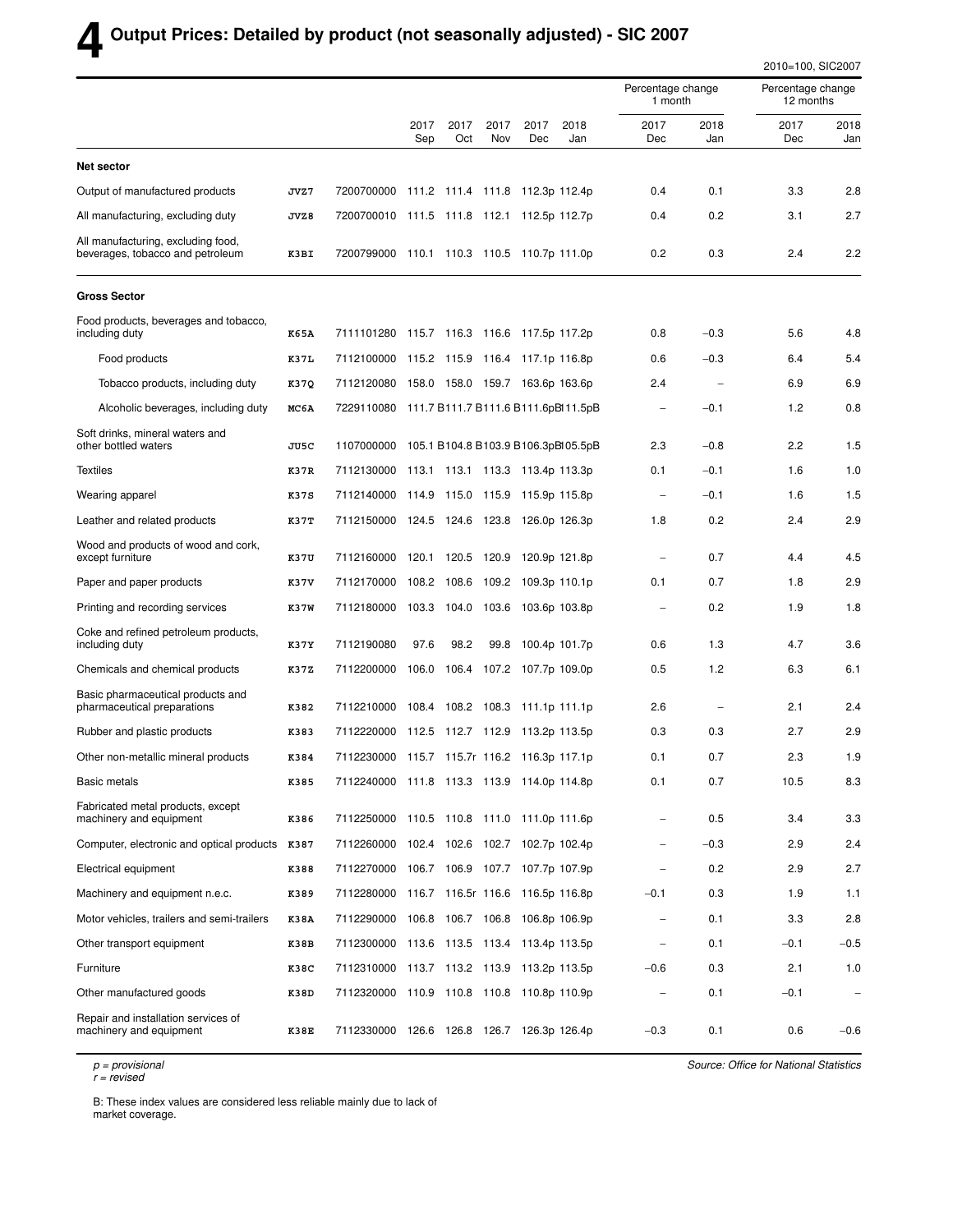#### **5 Net Sector Input Prices, including Climate Change Levy<sup>1</sup> : Materials and Fuels puchased - SIC 2007**

|          |                       | All manufacturing        |                           | All manufacturing excluding food, beverages, tobacco and petroleum industries |                          |                           |                       |                          |                           |  |  |  |  |
|----------|-----------------------|--------------------------|---------------------------|-------------------------------------------------------------------------------|--------------------------|---------------------------|-----------------------|--------------------------|---------------------------|--|--|--|--|
|          |                       | not seasonally adjusted  |                           |                                                                               | not seasonally adjusted  |                           |                       | seasonally adjusted      |                           |  |  |  |  |
|          |                       |                          | percentage<br>change over |                                                                               |                          | percentage<br>change over |                       |                          | percentage<br>change over |  |  |  |  |
|          | Index<br>$(2010=100)$ | 1 month                  | 12 months                 | Index<br>$(2010=100)$                                                         | 1 month                  | 12 months                 | Index<br>$(2010=100)$ | 1 month                  | 12 months                 |  |  |  |  |
|          | 6207000050            |                          |                           | 6207990050                                                                    |                          |                           | 6207998950            |                          |                           |  |  |  |  |
|          | K646                  |                          |                           | K655                                                                          |                          |                           | K658                  |                          |                           |  |  |  |  |
| 2014 Jul | 109.5                 | $-1.7$                   | $-7.5$                    | 103.8                                                                         | $-0.8$                   | $-5.2$                    | 104.8                 | $-0.3$                   | $-4.8$                    |  |  |  |  |
| Aug      | 108.4                 | $-1.0$                   | $-7.5$                    | 104.3                                                                         | 0.5                      | $-4.0$                    | 105.1                 | 0.3                      | $-4.0$                    |  |  |  |  |
| Sep      | 107.5                 | $-0.8$                   | $-7.4$                    | 104.7                                                                         | 0.4                      | $-2.7$                    | 105.5                 | 0.4                      | $-2.8$                    |  |  |  |  |
| Oct      | 106.2                 | $-1.2$                   | $-8.1$                    | 105.2                                                                         | 0.5                      | $-2.4$                    | 105.3                 | $-0.2$                   | $-2.7$                    |  |  |  |  |
| Nov      | 105.4                 | $-0.8$                   | $-8.3$                    | 105.7                                                                         | 0.5                      | $-1.7$                    | 105.4                 | 0.1                      | $-2.1$                    |  |  |  |  |
|          |                       |                          |                           |                                                                               |                          |                           |                       |                          |                           |  |  |  |  |
| Dec      | 101.9                 | $-3.3$                   | $-11.6$                   | 104.7                                                                         | $-0.9$                   | $-2.3$                    | 104.5                 | $-0.9$                   | $-2.5$                    |  |  |  |  |
| 2015 Jan | 98.2                  | $-3.6$                   | $-14.1$                   | 103.4                                                                         | $-1.2$                   | $-3.2$                    | 103.2                 | $-1.2$                   | $\overline{\phantom{a}}$  |  |  |  |  |
| Feb      | 98.4                  | 0.2                      | $-13.5$                   | 102.1                                                                         | $-1.3$                   | $-4.0$                    | 101.6                 | $-1.6$                   | $-4.0$                    |  |  |  |  |
| Mar      | 98.5                  | 0.1                      | $-13.1$                   | 101.9                                                                         | $-0.2$                   | $-4.4$                    | 100.9                 | $-0.7$                   | $-4.3$                    |  |  |  |  |
| Apr      | 99.8                  | 1.3                      | $-11.1$                   | 101.5                                                                         | $-0.4$                   | $-3.8$                    | 101.0                 | 0.1                      | $-3.9$                    |  |  |  |  |
| May      | 99.1                  | $-0.7$                   | $-11.9$                   | 100.8                                                                         | $-0.7$                   | $-4.0$                    | 100.8                 | $-0.2$                   | $-4.1$                    |  |  |  |  |
| Jun      | 96.9                  | $-2.2$                   | $-13.0$                   | 99.9                                                                          | $-0.9$                   | $-4.5$                    | 100.2                 | $-0.6$                   | $-4.7$                    |  |  |  |  |
| Jul      | 95.5                  | $-1.4$                   | $-12.8$                   | 98.9                                                                          | $-1.0$                   | $-4.7$                    | 99.8                  | $-0.4$                   | $-4.8$                    |  |  |  |  |
|          | 92.6                  | $-3.0$                   |                           | 97.9                                                                          | $-1.0$                   |                           |                       |                          |                           |  |  |  |  |
| Aug      |                       |                          | $-14.6$                   |                                                                               |                          | $-6.1$                    | 98.4                  | $-1.4$                   | $-6.4$                    |  |  |  |  |
| Sep      | 93.1                  | 0.5                      | $-13.4$                   | 98.7                                                                          | 0.8                      | $-5.7$                    | 99.0                  | 0.6                      | $-6.2$                    |  |  |  |  |
| Oct      | 93.1                  | $\overline{\phantom{a}}$ | $-12.3$                   | 98.0                                                                          | $-0.7$                   | $-6.8$                    | 97.7                  | $-1.3$                   | $-7.2$                    |  |  |  |  |
| Nov      | 91.6                  | $-1.6$                   | $-13.1$                   | 96.7                                                                          | $-1.3$                   | $-8.5$                    | 96.2                  | $-1.5$                   | $-8.7$                    |  |  |  |  |
| Dec      | 91.3                  | $-0.3$                   | $-10.4$                   | 97.8                                                                          | 1.1                      | $-6.6$                    | 97.3                  | 1.1                      | $-6.9$                    |  |  |  |  |
| 2016 Jan | 90.1                  | $-1.3$                   | $-8.2$                    | 98.0                                                                          | 0.2                      | $-5.2$                    | 97.6                  | 0.3                      | $-5.4$                    |  |  |  |  |
| Feb      | 90.5                  | 0.4                      | $-8.0$                    | 98.5                                                                          | 0.5                      | $-3.5$                    | 98.2                  | 0.6                      | $-3.3$                    |  |  |  |  |
| Mar      | 92.0                  | 1.7                      | $-6.6$                    | 99.0                                                                          | 0.5                      | $-2.8$                    | 98.4                  | 0.2                      | $-2.5$                    |  |  |  |  |
| Apr      | 92.7                  | 0.8                      | $-7.1$                    | 99.3                                                                          | 0.3                      | $-2.2$                    | 99.2                  | 0.8                      | $-1.8$                    |  |  |  |  |
| May      | 94.8                  | 2.3                      | $-4.3$                    | 98.9                                                                          | $-0.4$                   | $-1.9$                    | 99.5                  | 0.3                      | $-1.3$                    |  |  |  |  |
| Jun      | 96.4                  | 1.7                      | $-0.5$                    | 99.6                                                                          | 0.7                      | $-0.3$                    | 100.2                 | 0.7                      |                           |  |  |  |  |
| Jul      | 99.5                  | 3.2                      | 4.2                       | 103.9                                                                         | 4.3                      | 5.1                       | 104.5                 | 4.3                      | 4.7                       |  |  |  |  |
| Aug      | 99.8                  | 0.3                      | 7.8                       | 104.1                                                                         | 0.2                      | 6.3                       | 104.5                 |                          | 6.2                       |  |  |  |  |
|          | 100.2                 | 0.4                      | 7.6                       | 103.9                                                                         | $-0.2$                   | 5.3                       | 104.2                 | $-0.3$                   |                           |  |  |  |  |
| Sep      |                       |                          |                           |                                                                               |                          |                           |                       |                          | 5.3                       |  |  |  |  |
| Oct      | 104.6                 | 4.4                      | 12.4                      | 107.9                                                                         | 3.8                      | 10.1                      | 107.5                 | 3.2                      | 10.0                      |  |  |  |  |
| Nov      | 104.0                 | $-0.6$                   | 13.5                      | 107.6                                                                         | $-0.3$                   | 11.3                      | 106.9                 | $-0.6$                   | 11.1                      |  |  |  |  |
| Dec      | 106.5                 | 2.4                      | 16.6                      | 107.9                                                                         | 0.3                      | 10.3                      | 107.4                 | 0.5                      | 10.4                      |  |  |  |  |
| 2017 Jan | 108.0                 | 1.4                      | 19.9                      | 109.6                                                                         | 1.6                      | 11.8                      | 108.9r                | 1.4                      | 11.6                      |  |  |  |  |
| Feb      | 108.0                 | $\overline{\phantom{0}}$ | 19.3                      | 109.6                                                                         | $\overline{\phantom{0}}$ | 11.3                      | 109.2                 | 0.3                      | 11.2                      |  |  |  |  |
| Mar      | 107.5                 | $-0.5$                   | 16.8                      | 109.7                                                                         | 0.1                      | 10.8                      | 109.2                 | $\overline{\phantom{0}}$ | 11.0                      |  |  |  |  |
| Apr      | 106.9                 | $-0.6$                   | 15.3                      | 108.8                                                                         | $-0.8$                   | 9.6                       | 109.0                 | $-0.2$                   | 9.9                       |  |  |  |  |
| May      | 106.3                 | $-0.6$                   | 12.1                      | 108.7                                                                         | $-0.1$                   | 9.9                       | 109.4                 | 0.4                      | 9.9                       |  |  |  |  |
| Jun      | 105.9                 | $-0.4$                   | 9.9                       | 109.4                                                                         | 0.6                      | 9.8                       | 109.4                 | Ĭ.                       | 9.2                       |  |  |  |  |
|          |                       |                          |                           |                                                                               |                          |                           |                       |                          |                           |  |  |  |  |
| Jul      | 105.9                 | $\overline{\phantom{0}}$ | 6.4                       | 109.3                                                                         | $-0.1$                   | 5.2                       | 109.3                 | $-0.1$                   | 4.6                       |  |  |  |  |
| Aug      | 108.0                 | 2.0                      | 8.2                       | 111.1                                                                         | 1.6                      | 6.7                       | 111.4                 | 1.9                      | 6.6                       |  |  |  |  |
| Sep      | 108.5                 | 0.5                      | 8.3                       | 110.7                                                                         | $-0.4$                   | 6.5                       | 111.1                 | $-0.3$                   | 6.6                       |  |  |  |  |
| Oct      | 109.8                 | 1.2                      | 5.0                       | 111.6                                                                         | 0.8                      | 3.4                       | 111.2                 | 0.1                      | 3.4                       |  |  |  |  |
| Nov      | 111.6                 | 1.6                      | 7.3                       | 112.6                                                                         | 0.9                      | 4.6                       | 111.9                 | 0.6                      | 4.7                       |  |  |  |  |
| Dec      | 112.3p                | 0.6                      | 5.4                       | 112.8p                                                                        | 0.2                      | 4.5                       | 112.3p                | 0.4                      | 4.6                       |  |  |  |  |
| 2018 Jan | 113.1p                | 0.7                      | 4.7                       | 113.0p                                                                        | 0.2                      | 3.1                       | 112.3p                | $\overline{\phantom{a}}$ | 3.1                       |  |  |  |  |

1 The Climate Change Levy was introduced in April 2001.

Source: Office for National Statistics

p = provisional

r = revised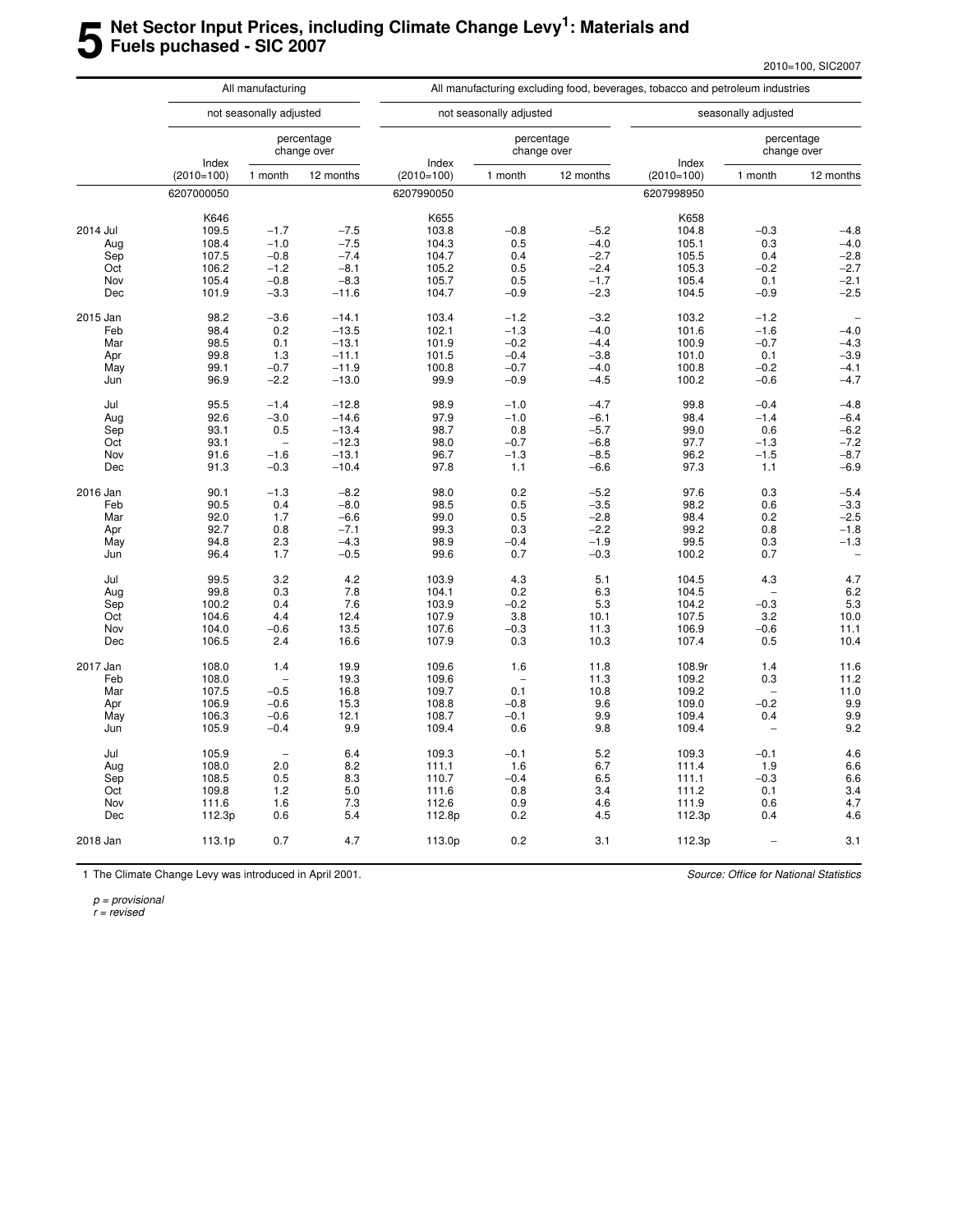#### **6** Input Prices, excluding Climate Change Levy<sup>1</sup>: Materials and Fuels<br>**6** purchased by selected industries (not seasonally adjusted) - SIC 20 **purchased by selected industries (not seasonally adjusted) - SIC 2007**

2010=100, SIC2007

|                                                                                        |      |                                            |                   |                    |             |                                  |               | % change<br>1 month      |                          | % change<br>12 months |             |
|----------------------------------------------------------------------------------------|------|--------------------------------------------|-------------------|--------------------|-------------|----------------------------------|---------------|--------------------------|--------------------------|-----------------------|-------------|
|                                                                                        |      |                                            | 2017<br>Sep       | 2017<br>Oct        | 2017<br>Nov | 2017<br>Dec                      | 2018<br>Jan   | 2017<br>Dec              | 2018<br>Jan              | 2017<br>Dec           | 2018<br>Jan |
| <b>Gross sector</b>                                                                    |      |                                            |                   |                    |             |                                  |               |                          |                          |                       |             |
| Other mining & quarrying products <sup>2</sup>                                         | MC3K | 6107208000                                 | 117.7             | 118.2r 119.2       |             | 119.3p 119.6p                    |               | 0.1                      | 0.3                      | 1.7                   | 1.4         |
| Manufacture of food products, beverages, tobacco                                       | MC35 | 6107110120 117.7 118.3r 118.8              |                   |                    |             | 119.5p 119.4p                    |               | 0.6                      | $-0.1$                   | 3.9                   | 3.6         |
| Preserved meat & meat products                                                         | MC3V | 6107310100                                 | 119.8             | 120.3              | 121.2       |                                  | 121.8p 121.2p | 0.5                      | $-0.5$                   | 4.2                   | 3.9         |
| Fish, crustaceans, molluscs, fruit & vegetables                                        | MB4X | 6107310230                                 | 118.6             | 119.4r 120.2       |             |                                  | 122.9p 124.7p | 2.2                      | 1.5                      | 4.7                   | 5.8         |
| Vegetable & animal oils and fats                                                       | MC3W | 6107310400                                 | 123.1             | 124.1r 120.4       |             | 121.8p 121.7p                    |               | 1.2                      | $-0.1$                   | $-0.5$                | $-0.7$      |
| Dairy products                                                                         | MC3X | 6107310500                                 | 122.0             | 123.5r 125.4       |             |                                  | 126.3p 125.3p | 0.7                      | $-0.8$                   | 6.2                   | 5.6         |
| Grain mill products, starches & starch products                                        | MC3Y | 6107310600                                 | 117.8             | 118.4 119.3        |             | 119.8p 119.5p                    |               | 0.4                      | $-0.3$                   | 3.6                   | 3.4         |
| Bakery & farinaceous products                                                          | MC3Z | 6107310700                                 | 114.1 114.7 114.3 |                    |             | 114.7p 114.8p                    |               | 0.3                      | 0.1                      | 3.6                   | 3.0         |
| Other food products                                                                    | MB4Y | 6107310800                                 | 114.9             | 115.3              | 115.6       | 116.0p 115.8p                    |               | 0.3                      | $-0.2$                   | 4.2                   | 3.9         |
| Animal feeds                                                                           | MC42 | 6107310900                                 | 116.8             | 117.2r 116.7       |             | 117.3p 117.2p                    |               | 0.5                      | $-0.1$                   | 2.4                   | 2.0         |
| Alcoholic Beverages                                                                    | MB55 | 6107411016 111.3 111.6 112.2 112.4p 112.7p |                   |                    |             |                                  |               | 0.2                      | 0.3                      | 2.5                   | 2.1         |
| Soft drinks; mineral waters & other bottled waters                                     | MC4D | 6107411070                                 | 111.8             | 111.6              | 111.6       | 111.9p 112.0p                    |               | 0.3                      | 0.1                      | 3.3                   | 3.1         |
| Tobacco products                                                                       | MC3M | 6107212000                                 |                   | 149.5 149.9r 151.4 |             | 151.6p 151.7p                    |               | 0.1                      | 0.1                      | 1.3                   | 1.3         |
| Manufacture of textiles & textile products; clothing                                   | MC36 | 6107113140 113.1 113.4r 113.8              |                   |                    |             | 113.9p 114.1p                    |               | 0.1                      | 0.2                      | 2.8                   | 2.1         |
| <b>Textiles</b>                                                                        | MB4P | 6107213000                                 | 112.5             | 112.8              | 113.3       |                                  | 113.5p 113.7p | 0.2                      | 0.2                      | 3.7                   | 2.9         |
| Wearing apparel                                                                        | MC3N | 6107214000                                 | 114.1             | 114.4              | 114.6       |                                  | 114.6p 114.5p | $\overline{\phantom{0}}$ | $-0.1$                   | 1.7                   | 0.9         |
| Manufacture of leather & related products                                              | MC30 | 6107215000                                 |                   |                    |             | 116.4 116.4 115.7 116.2p 116.5p  |               | 0.4                      | 0.3                      | 3.3                   | 3.0         |
| Manufacture of wood & wood products                                                    | MC3P | 6107216000                                 | 117.7             | 118.3              | 118.9       |                                  | 119.0p 119.7p | 0.1                      | 0.6                      | 5.0                   | 4.5         |
| Manufacture of pulp, paper & paper products,<br>recording media & printing services    | MC39 | 6107117180                                 | 109.8             | 110.4 111.0        |             |                                  | 111.2p 111.8p | 0.2                      | 0.5                      | 3.1                   | 3.4         |
| Pulp, paper & paper products                                                           | MB4Q | 6107217000                                 | 110.0             | 110.7r 111.6       |             |                                  | 112.0p 112.6p | 0.4                      | 0.5                      | 3.6                   | 4.0         |
| Printing & recording services                                                          | MC3Q | 6107218000                                 | 109.5             | 109.9r 110.3       |             |                                  | 110.3p 110.8p | $\overline{\phantom{0}}$ | 0.5                      | 2.5                   | 2.8         |
| Manufacture of coke & refined petroleum products                                       | MC3R | 6107219000                                 | 87.7              | 90.5               | 96.0        |                                  | 97.4p 101.5p  | 1.5                      | 4.2                      | 11.2                  | 11.7        |
| Manufacture of chemicals, chemical products &<br>man-made fibres                       | MC3B | 6107120000                                 | 108.1             | 108.7r 109.8       |             |                                  | 110.4p 111.6p | 0.5                      | 1.1                      | 7.9                   | 7.3         |
| Paints, varnishes & similar coatings, printing<br>ink & mastics                        | MC43 | 6107320300                                 |                   |                    |             | 109.7r 110.3 110.8 111.4p 112.6p |               | 0.5                      | 1.1                      | 6.9                   | 6.2         |
| Soaps, detergents, cleaning & polishing preparations<br>perfumes & toilet preparations | MC44 | 6107320400                                 | 108.7             | 109.1              |             | 109.4 109.7p 110.2p              |               | 0.3                      | 0.5                      | 3.3                   | 3.4         |
| Other chemical products                                                                | MC45 | 6107320500                                 | 109.4             | 110.0 110.8        |             | 111.2p 112.1p                    |               | 0.4                      | 0.8                      | 5.5                   | 5.0         |
| Industrial gases; other basic inorganic chemicals;<br>fertilisers & nitrogen compounds | MC4E | 6107420910 109.8 110.5 112.1               |                   |                    |             |                                  | 112.7p 113.8p | 0.5                      | 1.0                      | 6.3                   | 5.7         |
| Petrochemicals & man made fibres                                                       | MC4F | 6107420920 107.3 107.9r 109.1              |                   |                    |             |                                  | 109.6p 111.0p | 0.5                      | 1.3                      | 9.3                   | 8.6         |
| Dyes & pigments: pesticides &<br>other agrochemical products                           | MC4G | 6107420930 109.8 110.7 112.7 114.1p 115.6p |                   |                    |             |                                  |               | 1.2                      | 1.3                      | 8.5                   | 7.0         |
| Manufacture of basic pharmaceutical products<br>& pharmaceutical preparations          | MC3S | 6107221000                                 | 108.0             | 108.2r 108.6       |             | 110.0p 110.0p                    |               | 1.3                      | $\overline{\phantom{0}}$ | 3.6                   | 3.1         |
| Manufacture of rubber & plastic products                                               | MB4R | 6107222000                                 | 110.0             |                    |             | 110.6 111.2 111.5p 112.2p        |               | 0.3                      | 0.6                      | 6.4                   | 6.1         |
| Manufacture of cement, lime & plaster                                                  | MC46 | 6107323560 115.4                           |                   |                    |             | 116.0r 117.0 117.3p 117.8p       |               | 0.3                      | 0.4                      | 2.8                   | 2.5         |
| Manufacture of glass, refractory, clay, other porcelain,<br>ceramic stone products     | MB4Z | 6107323990 112.3 112.8 114.2 114.5p 114.8p |                   |                    |             |                                  |               | 0.3                      | 0.3                      | 4.1                   | 3.4         |

1 Climate Change Levy is excluded from the detailed industry input index, (see background notes of this Statistical Bulletin for more detail).

Source: Office for National Statistics

2 Indices includes the Aggregate Levy which was introduced in April 2002.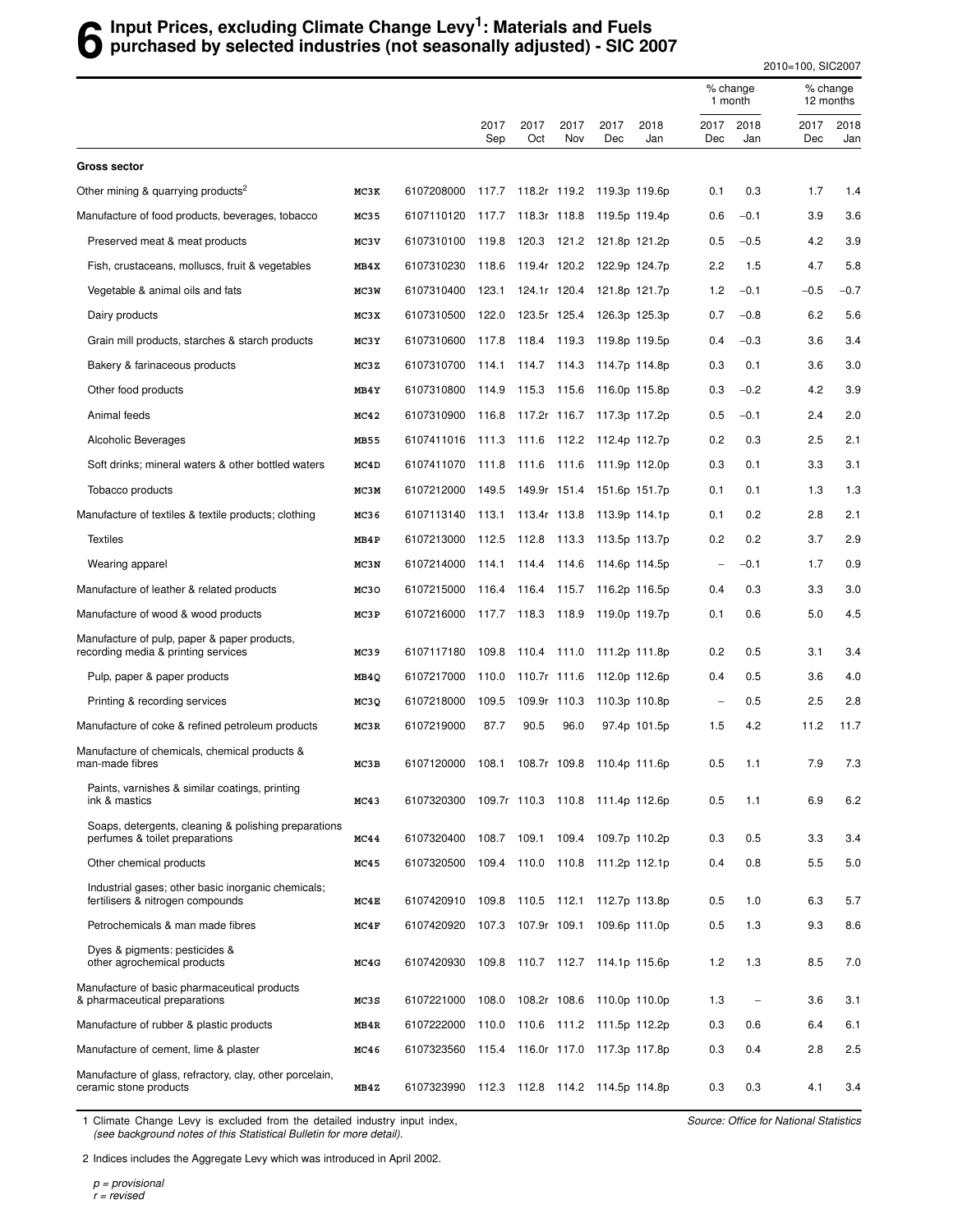#### **6** Input Prices, excluding Climate Change Levy<sup>1</sup>: Materials and Fuels<br>
purchased by selected industries (not seasonally adjusted) - SIC 20 **purchased by selected industries (not seasonally adjusted) - SIC 2007**

continued 2010=100, SIC2007

|                                                                                      |      |            |              |                    |             |                                  |               | % change<br>1 month      |             |             | % change<br>12 months |
|--------------------------------------------------------------------------------------|------|------------|--------------|--------------------|-------------|----------------------------------|---------------|--------------------------|-------------|-------------|-----------------------|
|                                                                                      |      |            | 2017<br>Sep  | 2017<br>Oct        | 2017<br>Nov | 2017<br>Dec                      | 2018<br>Jan   | 2017<br>Dec              | 2018<br>Jan | 2017<br>Dec | 2018<br>Jan           |
| Manufacture of basic metals & fabricated products                                    | MC3F | 6107124250 | 110.1        | 111.2              | 112.1       |                                  | 112.3p 113.2p | 0.2                      | 0.8         | 7.1         | 6.0                   |
| Basic iron, steel & alloys: tubes, pipes, hollow profiles                            | MC47 | 6107324130 | 110.2 111.9  |                    | 113.2       | 113.8p 114.8p                    |               | 0.5                      | 0.9         | 9.6         | 7.3                   |
| Other basic metals & casting                                                         | MB52 | 6107324450 | 108.1r 109.0 |                    | 110.7       | 110.9p 112.2p                    |               | 0.2                      | 1.2         | 7.3         | 7.0                   |
| Weapons & ammunition                                                                 | MC48 | 6107325400 |              | 108.9 109.3r 109.7 |             | 109.8p 110.4p                    |               | 0.1                      | 0.5         | 2.8         | 2.3                   |
| Fabricated metal products, excluding machinery<br>& equipment & weapons & ammunition | MB53 | 6107325990 |              |                    |             | 111.2 112.0r 112.6 112.7p 113.3p |               | 0.1                      | 0.5         | 6.5         | 5.3                   |
| Manufacture of computer, electronic and optical<br>products, electrical equipment    | MC3G | 6107126270 |              |                    |             | 110.4 110.7r 111.1 111.0p 111.0p |               | $-0.1$                   |             | 3.4         | 2.0                   |
| Computer, electronic & optical products                                              | MB4S | 6107226000 |              | 110.2 110.5r 110.8 |             | 110.6p 110.5p                    |               | $-0.2$                   | $-0.1$      | 2.5         | 1.1                   |
| Electrical equipment                                                                 | MB4T | 6107227000 |              |                    |             | 110.6 111.0r 111.5 111.4p 111.8p |               | $-0.1$                   | 0.4         | 4.3         | 3.4                   |
| Manufacture of machinery & equipment n.e.c                                           | MB4U | 6107228000 | 112.1        | 112.5r 112.8       |             | 112.8p 113.0p                    |               |                          | 0.2         | 4.1         | 2.9                   |
| Manufacturing of motor vehicles & other<br>transport equipment                       | MC3I | 6107129300 | 109.1        | 109.5              | 109.8       |                                  | 109.8p 110.1p | ۰                        | 0.3         | 3.7         | 2.9                   |
| Motor vehicles, trailers & semi trailers                                             | MB4V | 6107229000 | 107.4        | 107.7r 108.1       |             |                                  | 108.2p 108.4p | 0.1                      | 0.2         | 4.5         | 3.5                   |
| Ships & boats                                                                        | MC49 | 6107330100 | 112.8        | 113.4 113.8        |             | 113.9p 114.1p                    |               | 0.1                      | 0.2         | 3.2         | 2.4                   |
| Aircraft & spacecraft & related machinery                                            | MC4A | 6107330300 | 115.6        | 116.1              | 116.2       | 115.9p 116.0p                    |               | $-0.3$                   | 0.1         | 1.1         | 0.4                   |
| Other transport equipment                                                            | MB54 | 6107330990 | 110.5        | 110.9              | 110.9       | 110.9p 111.2p                    |               | $\overline{\phantom{a}}$ | 0.3         | 2.3         | 1.5                   |
| Manufacture of other manufactured goods n.e.c                                        | MC3J | 6107131330 | 114.7        | 115.2              | 115.5       |                                  | 115.3p 115.5p | $-0.2$                   | 0.2         | 2.7         | 1.8                   |
| Furniture                                                                            | MC3T | 6107231000 | 112.9        | 113.4 113.8        |             | 113.8p 114.4p                    |               | $\overline{\phantom{0}}$ | 0.5         | 4.7         | 4.0                   |
| Other manufacturing                                                                  | MB4W | 6107232000 | 111.9        | 112.3              | 112.7       | 112.5p 112.6p                    |               | $-0.2$                   | 0.1         | 2.8         | 2.0                   |
| Repair of maintenance of ships & boats                                               | MC4H | 6107433150 | 113.5        | 114.0              | 114.4       | 114.5p 114.6p                    |               | 0.1                      | 0.1         | 2.9         | 2.0                   |
| Repair & maintenance services of aircraft & spacecraft                               | MC4I | 6107433160 | 126.7        | 127.3              | 127.3       |                                  | 126.7p 126.6p | $-0.5$                   | $-0.1$      | $-0.7$      | $-1.7$                |
| Other repair; installation                                                           | MB56 | 6107433990 |              |                    |             | 110.2 110.5r 110.8 110.7p 110.8p |               | $-0.1$                   | 0.1         | 3.1         | 1.8                   |

1 Climate Change Levy is excluded from the detailed industry input index, (see background notes of this Statistical Bulletin for more detail).

Source: Office for National Statistics

2 Indices includes the Aggregate Levy which was introduced in April 2002.

p = provisional r = revised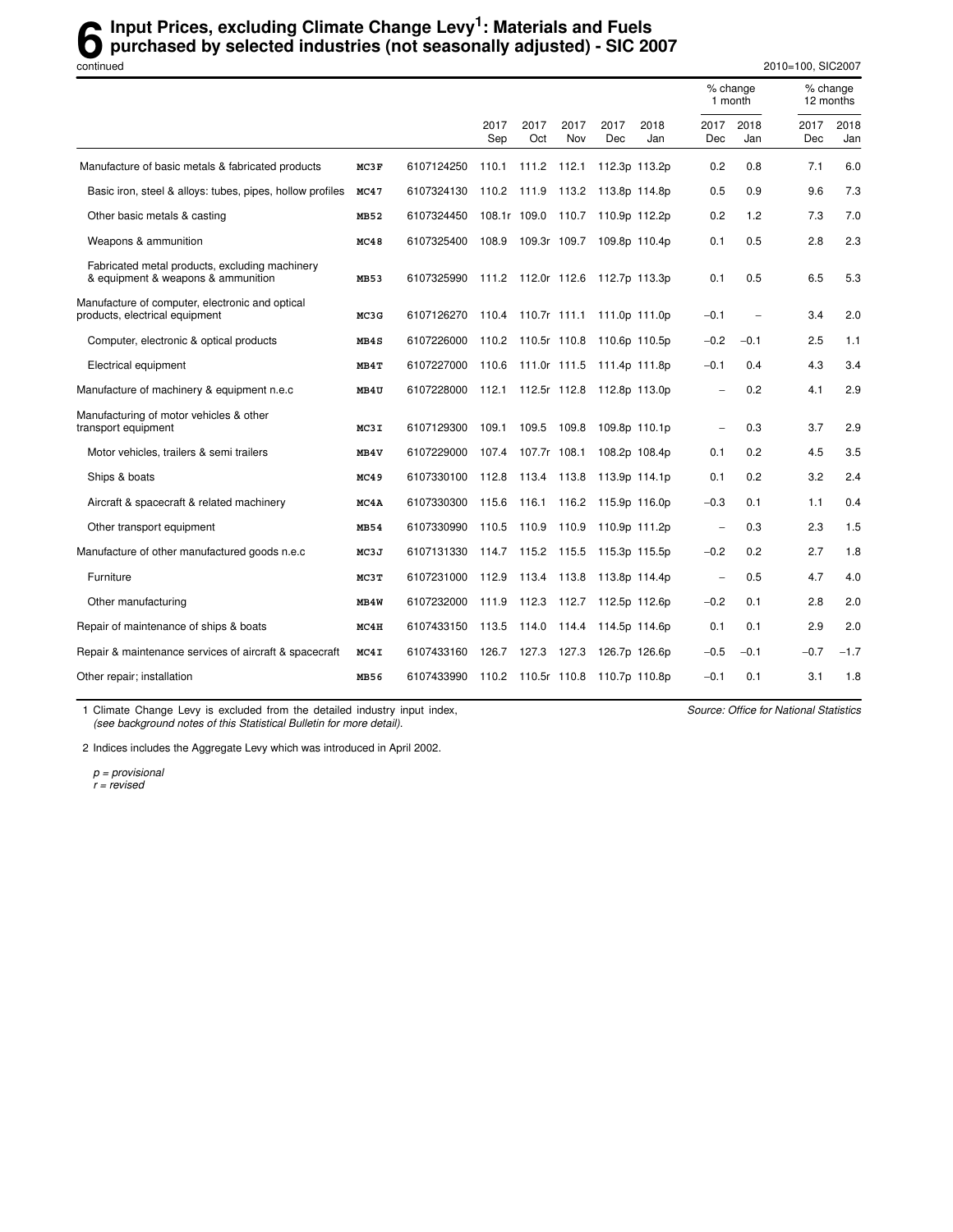# **7 Input Prices: detailed by commodity (not seasonally adjusted) - SIC 2007**

2010=100, SIC2007

|                                                                                           |             |            |             |             |             |                    |               |                          | % change<br>1 month      |             | % change<br>12 months |  |
|-------------------------------------------------------------------------------------------|-------------|------------|-------------|-------------|-------------|--------------------|---------------|--------------------------|--------------------------|-------------|-----------------------|--|
|                                                                                           |             |            | 2017<br>Sep | 2017<br>Oct | 2017<br>Nov | 2017<br>Dec        | 2018<br>Jan   | 2017<br>Dec              | 2018<br>Jan              | 2017<br>Dec | 2018<br>Jan           |  |
| Fuel incl. CCL <sup>1</sup>                                                               | K647        | 6207000060 | 113.5       | 116.4r      | 121.1       | 123.9p             | 123.3p        | 2.3                      | $-0.5$                   | 2.7         | 3.2                   |  |
| Domestic coal & lignite incl. CCL                                                         | <b>MC78</b> | 7167205005 | 124.1       | 117.3r      | 117.3       | 117.3p             | 117.3p        |                          |                          | $-20.1$     | $-20.4$               |  |
| Imported coal & lignite incl.CCL                                                          | MC8U        | 7169205005 | 110.7       | 125.0       | 120.2       | 120.2p             | 120.2p        |                          |                          | $-7.2$      | 5.7                   |  |
| Electricity incl. CCL                                                                     | MC8F        | 7167335105 | 118.8       | 123.9       | 126.2       | 128.5p             | 128.2p        | 1.8                      | $-0.2$                   | 1.5         | 5.4                   |  |
| Gas incl. CCL                                                                             | MC8H        | 7167335235 | 104.4r      | 103.8       | 112.8       | 116.6p             | 115.5p        | 3.4                      | $-0.9$                   | 5.9         | 0.3                   |  |
| Fuel excl. CCL                                                                            | K645        | 6207000020 | 113.0       | 116.2r      | 120.7       | 123.2p             | 122.6p        | 2.1                      | $-0.5$                   | 2.4         | 3.0                   |  |
| Domestic coal & lignite excl. CCL                                                         | MC77        | 7167205000 | 125.0       | 117.5r      | 117.5       | 117.5p             | 117.5p        |                          |                          | $-21.8$     | $-22.1$               |  |
| Imported coal & lignite excl.CCL                                                          | MC8T        | 7169205000 | 110.9       | 125.4       | 120.6       | 120.6p             | 120.6p        | ÷,                       | $\overline{\phantom{0}}$ | $-7.1$      | 5.9                   |  |
| Electricity excl. CCL                                                                     | MC8E        | 7167335100 | 118.5       | 123.5       | 126.0       | 128.3p             | 128.1p        | 1.8                      | $-0.2$                   | 1.3         | 5.4                   |  |
| Gas excl. CCL                                                                             | MC8G        | 7167335230 | 104.0       | 104.3       | 112.5       | 115.6 <sub>p</sub> | 114.4p        | 2.8                      | $-1.0$                   | 5.8         | $-0.3$                |  |
| Crude petroleum oils & metal ores                                                         | MC4P        | 6207008700 | 83.5        | 86.6        | 92.8        | 94.4p              | 99.0p         | 1.7                      | 4.9                      | 12.8        | 13.5                  |  |
| Domestic crude oil & metal ores                                                           | MC79        | 7167206070 | 82.3        | 85.2        | 91.9        | 92.4p              | 97.4p         | 0.5                      | 5.4                      | 12.0        | 14.3                  |  |
| Imported crude oil & metal ores                                                           | MC8V        | 7169206070 | 84.0        | 87.3        | 93.3        | 95.3p              | 99.7p         | 2.1                      | 4.6                      | 13.0        | 13.0                  |  |
| Food manufacturing:                                                                       |             |            |             |             |             |                    |               |                          |                          |             |                       |  |
| Home produced food materials                                                              | MB57        | 6207008100 | 124.8       | 125.7       | 127.3       | 127.9p             | 129.0p        | 0.5                      | 0.9                      | 6.7         | 7.9                   |  |
| Agricultural crop products                                                                | MC74        | 7167201000 | 125.7       | 126.6       | 128.2       | 128.0p             | 128.3p        | $-0.2$                   | 0.2                      | 6.6         | 7.2                   |  |
| Fish & other fish products                                                                | MC76        | 7167203000 | 111.1r      | 112.7r      | 114.2       | 126.5p             | 139.5p        | 10.8                     | 10.3                     | 8.8         | 19.6                  |  |
| Imported food materials                                                                   | MC40        | 6207008600 | 120.8r      | 122.3r      | 119.3       |                    | 121.1p 117.4p | 1.5                      | $-3.1$                   | $-2.3$      | $-5.1$                |  |
| Agricultural crop products                                                                | MC8Q        | 7169201000 | 124.9r      | 127.5r      | 133.2       | 139.0p             | 130.9p        | 4.4                      | $-5.8$                   | 1.2         | $-2.7$                |  |
| Fish & fish products                                                                      | MC8S        | 7169203000 | 167.1       | 167.9       | 167.8       | 166.4p             | 157.2p        | $-0.8$                   | $-5.5$                   | 1.5         | $-4.9$                |  |
| Meat & meat products                                                                      | MC9F        | 7169310100 | 113.7       | 113.2       | 109.7       |                    | 107.5p 107.5p | $-2.0$                   | $\overline{\phantom{a}}$ | 0.2         | 0.7                   |  |
| Processed fish & fish products;<br>fruit & vegatables                                     | MC9G        | 7169310230 | 129.6       | 130.7       | 126.9       | 126.9p             | 126.5p        |                          | $-0.3$                   | 3.4         | 0.6                   |  |
| Vegetable, animal oils & fats                                                             | MC9H        | 7169310400 | 103.8       | 106.3       | 82.4        | 82.8p              | 82.5p         | 0.5                      | $-0.4$                   | $-23.3$     | $-26.9$               |  |
| Dairy products                                                                            | MC9I        | 7169310500 | 113.2       | 112.8       | 102.9       | 101.0p             | 101.4p        | $-1.8$                   | 0.4                      | $-5.3$      | $-5.2$                |  |
| Grain mill products & starches                                                            | MC9J        | 7169310600 | 122.4       | 122.7       | 114.5       |                    | 113.1p 113.1p | $-1.2$                   |                          | $-3.2$      | $-4.2$                |  |
| Bakery & farinaceous products                                                             | MC9K        | 7169310700 | 117.0       | 116.7       | 106.9       |                    | 105.1p 105.5p | $-1.7$                   | 0.4                      | $-4.9$      | $-5.0$                |  |
| Other food products                                                                       | MC9L        | 7169310800 | 119.7       | 119.9       | 111.6       |                    | 110.2p 110.2p | $-1.3$                   | $\overline{\phantom{a}}$ | $-3.6$      | $-4.5$                |  |
| Prepared animal feeds                                                                     | MC9M        | 7169310900 | 117.5       | 117.4       | 108.4       |                    | 106.8p 107.0p | $-1.5$                   | 0.2                      | $-4.1$      | $-4.6$                |  |
| Other home produced materials                                                             | MC4J        | 6207008200 | 121.2       | 121.2       | 122.0       |                    | 122.0p 122.5p | $\qquad \qquad -$        | 0.4                      | 3.2         | $3.3\,$               |  |
| Forestry products                                                                         | MC75        | 7167202000 | 174.2       | 174.2       | 174.2       |                    | 174.2p 174.2p |                          | $\overline{\phantom{a}}$ | 19.8        | 8.8                   |  |
| Other mining & quarrying products                                                         | MC7A        | 7167208000 | 118.4       | 118.4       | 119.5       |                    | 119.5p 120.3p | $\overline{\phantom{0}}$ | 0.7                      | 2.7         | 4.0                   |  |
| Water collection, treatment & supply                                                      | MC7R        | 7167236000 | 115.7       | 115.7       | 115.7       |                    | 115.7p 115.7p |                          | $\overline{\phantom{0}}$ | $-0.4$      | $-0.4$                |  |
| Imported metals                                                                           | MC4K        | 6207008300 | 114.2r      | 114.6r      | 114.8       |                    | 114.4p 115.7p | $-0.3$                   | 1.1                      | 10.3        | 7.7                   |  |
| Basic iron, steel & ferro alloys,<br>tubes & pipes                                        | MC9S        | 7169324130 | 121.9r      | 121.1       | 119.7       |                    | 119.6p 121.2p | $-0.1$                   | 1.3                      | 8.4         | 5.8                   |  |
| Other basic metals & casting                                                              | MC9T        | 7169324450 | 110.4       | 111.4r      | 112.3       |                    | 111.8p 112.9p | $-0.4$                   | 1.0                      | 11.4        | 8.8                   |  |
| Imported chemicals                                                                        | MC4L        | 6207008400 | 111.8       | 112.1       | 112.4       |                    | 112.4p 112.9p | $\qquad \qquad -$        | 0.4                      | 5.9         | 4.8                   |  |
| Paints, varnishes & coatings, printing<br>inks & other mastics                            | MC9N        | 7169320300 | 113.0       | 112.9       | 113.1       |                    | 112.5p 113.1p | $-0.5$                   | 0.5                      | 6.8         | 5.0                   |  |
| Soap, detergents, cleaning &<br>polishing preparations, perfumes &<br>toilet preparations | MC90        | 7169320400 | 108.2       | 108.2       | 108.1       |                    | 107.8p 108.8p | $-0.3$                   | 0.9                      | 2.4         | 2.0                   |  |

1 The Climate Change Levy was introduced in April 2001.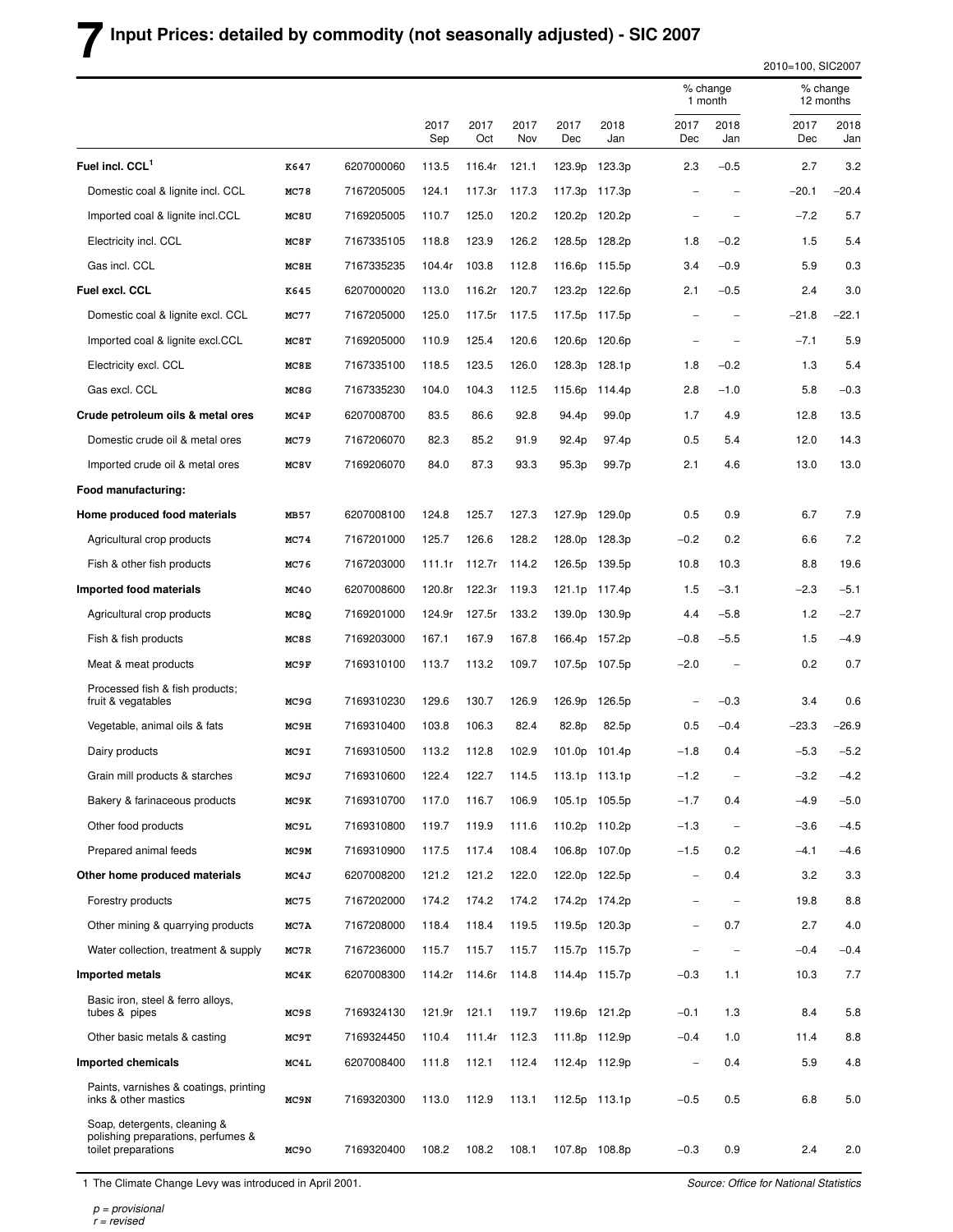# **7** Input Prices: detailed by commodity (not seasonally adjusted) - SIC 2007

| continued                                                                     |                  |            |             |             |             |             |                   |                          |                     | 2010=100, SIC2007 |                       |  |
|-------------------------------------------------------------------------------|------------------|------------|-------------|-------------|-------------|-------------|-------------------|--------------------------|---------------------|-------------------|-----------------------|--|
|                                                                               |                  |            |             |             |             |             |                   |                          | % change<br>1 month |                   | % change<br>12 months |  |
|                                                                               |                  |            | 2017<br>Sep | 2017<br>Oct | 2017<br>Nov | 2017<br>Dec | 2018<br>Jan       | 2017<br>Dec              | 2018<br>Jan         | 2017<br>Dec       | 2018<br>Jan           |  |
| Other chemical products                                                       | MC9P             | 7169320500 | 111.3       | 111.3       | 111.8       |             | 111.6p 112.3p     | $-0.2$                   | 0.6                 | 5.5               | 4.3                   |  |
| Industrial gases, inorganic chemicals,<br>fertilisers & nitrogen compounds    | MCA3             | 7169420910 | 113.0       | 115.1       | 118.6       |             | 121.2p 123.9p     | 2.2                      | 2.2                 | 15.5              | 14.4                  |  |
| Petrochemicals & man made fibres                                              | MCA4             | 7169420920 | 111.7       | 111.8       | 111.8       |             | 111.6p 112.1p     | $-0.2$                   | 0.4                 | 7.3               | 6.1                   |  |
| Dyes & pigments; pesticides &<br>other agro-chemical products                 | MCA5             | 7169420930 | 102.9       | 102.7       | 102.6       |             | 102.3p 102.7p     | $-0.3$                   | 0.4                 | $-13.8$           | $-14.3$               |  |
| Basic pharmaceutical products &<br>pharmaceutical preparations                | MC97             | 7169221000 | 99.8        | 99.8        | 99.7        | 100.3p      | 98.3p             | 0.6                      | $-2.0$              | 2.9               | $-1.0$                |  |
| Rubber & plastic products                                                     | MC98             | 7169222000 | 116.3       | 116.4       | 116.5       |             | 116.0p 115.9p     | $-0.4$                   | $-0.1$              | 2.2               | 1.5                   |  |
| Other imported parts & equipment                                              | MC4N             | 6207008520 | 105.6       | 106.1r      | 106.6       | 106.1p      | 105.6p            | $-0.5$                   | $-0.5$              | 2.7               | $-0.3$                |  |
| Computer, electronic & optical products                                       | MC99             | 7169226000 | 125.4       | 125.9       | 125.8       |             | 124.7p 123.6p     | -0.9                     | $-0.9$              | $-1.3$            | $-5.9$                |  |
| Electrical equipment                                                          | MC9A             | 7169227000 | 113.9       | 113.8       | 113.8       |             | 112.8p 112.2p     | -0.9                     | $-0.5$              | 0.4               | $-1.4$                |  |
| Machinery & equipment n.e.c                                                   | MC9B             | 7169228000 | 115.0       | 115.1       | 114.9       | 114.2p      | 112.6p            | -0.6                     | $-1.4$              | 2.1               | $-1.0$                |  |
| Motor vehicles, trailers & semi-trailers                                      | MC9C             | 7169229000 | 89.5        | 91.1        | 93.8        | 94.5p       | 94.8p             | 0.7                      | 0.3                 | 12.4              | 8.6                   |  |
| Weapons & ammunition                                                          | MC9U             | 7169325400 | 88.7        | 88.7        | 88.6        | 87.9p       | 87.8p             | $-0.8$                   | $-0.1$              | 2.2               | 0.9                   |  |
| Fabricated metal products                                                     | MC9V             | 7169325990 | 87.2        | 87.0        | 86.9        | 86.1p       | 86.0 <sub>p</sub> | $-0.9$                   | $-0.1$              | 1.8               | 0.4                   |  |
| Ships & boats                                                                 | MC9W             | 7169330100 | 113.3       | 115.5r      | 115.5       |             | 115.4p 115.4p     | $-0.1$                   |                     | 6.9               | 2.8                   |  |
| Aircraft, spacecraft & related machinery                                      | MC9X             | 7169330300 | 106.8       | 107.5       | 107.4       |             | 106.9p 106.9p     | $-0.5$                   |                     | $-0.7$            | $-1.9$                |  |
| Other transport equipment                                                     | MC9Y             | 7169330990 | 109.2       | 110.4r      | 110.3       |             | 110.0p 110.0p     | $-0.3$                   |                     | 3.7               | 1.4                   |  |
| Other imports                                                                 | MC4M             | 6207008510 | 118.5       | 119.0       | 118.7       |             | 118.1p 118.5p     | $-0.5$                   | 0.3                 | 1.8               | 1.1                   |  |
| Forestry products                                                             | MC8R             | 7169202000 | 115.5       | 118.6       | 120.9       |             | 122.0p 124.5p     | 0.9                      | 2.0                 | 4.9               | 7.7                   |  |
| Other mining & quarrying products                                             | MC8W             | 7169208000 | 138.6       | 139.6       | 139.4       | 137.7p      | 134.4p            | $-1.2$                   | $-2.4$              | $-5.9$            | $-9.5$                |  |
| Tobacco products                                                              | MC8X             | 7169212000 | 102.8       | 102.7       | 102.4       |             | 101.8p 102.0p     | $-0.6$                   | 0.2                 | 2.6               | 2.8                   |  |
| <b>Textiles</b>                                                               | MC8Y             | 7169213000 | 122.6       | 122.9       | 122.3       |             | 121.3p 120.7p     | $-0.8$                   | $-0.5$              | 0.8               | $-1.4$                |  |
| Wearing apparel                                                               | MC8Z             | 7169214000 | 121.0       | 122.3       | 121.9       | 121.1p      | 121.0p            | $-0.7$                   | $-0.1$              | 3.0               | 0.7                   |  |
| Leather & related leather products                                            | MC92             | 7169215000 | 125.8       | 126.1       | 118.5       |             | 117.7p 117.0p     | $-0.7$                   | $-0.6$              | $-0.8$            | $-2.8$                |  |
| Wood & wooden products                                                        | MC93             | 7169216000 | 111.5       | 113.2       | 113.8       |             | 113.4p 114.4p     | $-0.4$                   | 0.9                 | 4.7               | 5.3                   |  |
| Paper & paper products                                                        | MC94             | 7169217000 | 108.6       | 108.8       | 108.7       |             | 108.8p 109.9p     | 0.1                      | 1.0                 | 5.3               | 5.8                   |  |
| Printing & recording services                                                 | MC95             | 7169218000 | 106.6       | 107.0       | 107.2       |             | 107.2p 107.0p     | $\overline{\phantom{0}}$ | $-0.2$              | 2.1               | $\qquad \qquad -$     |  |
| Coke & refined petroleum products                                             | MC96             | 7169219000 | 150.2       | 150.4       | 150.1       |             | 148.8p 151.1p     | -0.9                     | 1.5                 | 1.2               | 1.8                   |  |
| Furniture                                                                     | MC9D             | 7169231000 | 63.8        | 65.5        | 65.7        | 65.5p       | 65.4p             | $-0.3$                   | $-0.2$              | 7.9               | 6.7                   |  |
| Glass, refractory, clay other porcelain,<br>ceramic stone & abrasive products | MC9R             | 7169323990 | 113.2       | 113.3       | 113.1       |             | 113.1p 113.4p     | $\overline{\phantom{0}}$ | 0.3                 | 2.9               | 2.3                   |  |
| Cement, lime, plaster & articles of<br>concrete, cement & plaster             | MC9Q             | 7169323560 | 113.1       | 113.2       | 113.0       |             | 113.0p 113.3p     | $\overline{\phantom{0}}$ | 0.3                 | 2.9               | 2.2                   |  |
| Alcoholic beverages                                                           | MC9Z             | 7169411016 | 107.0       | 107.0       | 106.7       |             | 106.0p 106.2p     | $-0.7$                   | 0.2                 | -5.9              | $-2.3$                |  |
| Soft drinks, mineral water & other<br>bottled waters                          | MCA <sub>2</sub> | 7169411070 | 114.9       | 114.9       | 114.5       |             | 113.8p 114.0p     | $-0.6$                   | 0.2                 | $-6.5$            | $-1.6$                |  |
| Other manufactured goods n.e.c                                                | MC9E             | 7169232000 | 103.6       | 103.1       | 102.7       | 101.8p      | 99.8p             | $-0.9$                   | $-2.0$              | $-3.1$            | $-6.3$                |  |
| <b>Imported materials</b>                                                     |                  |            |             |             |             |             |                   |                          |                     |                   |                       |  |
| All imported materials - total (incl Crude Oil)                               | K64F             | 6207008500 | 106.6       | 107.7       | 108.8       |             | 109.1p 109.7p     | 0.3                      | 0.5                 | 5.2               | 3.5                   |  |

1 The Climate Change Levy was introduced in April 2001.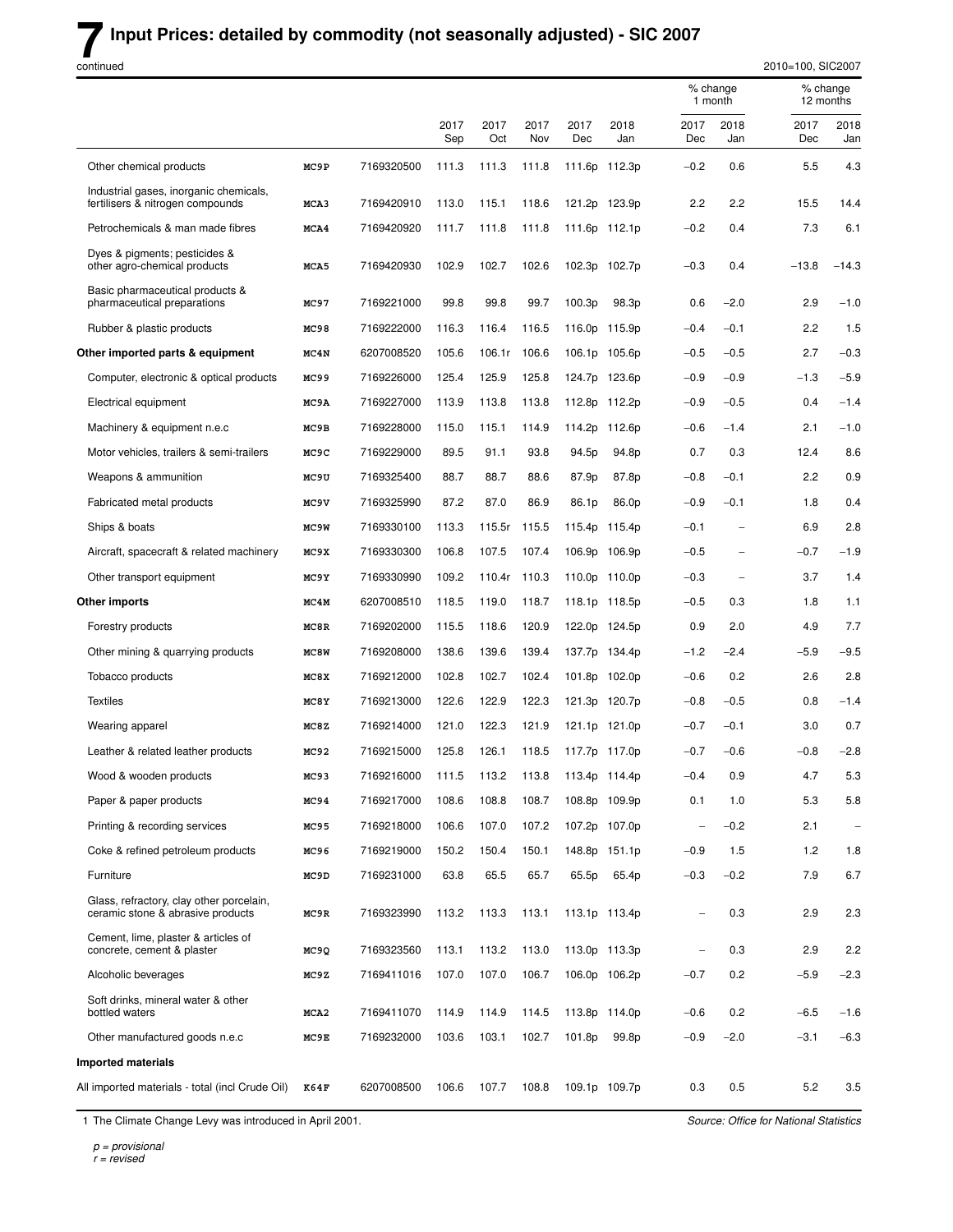# **8R Output Prices: revisions (not seasonally adjusted) - SIC 2007**

2010=100, SIC2007

|            |                  | Output of manufactured products                      |           | All manufacturing excluding food, beverages, tobacco and<br>petroleum |                                    |                                    |  |  |  |
|------------|------------------|------------------------------------------------------|-----------|-----------------------------------------------------------------------|------------------------------------|------------------------------------|--|--|--|
|            |                  | percentage change over                               |           |                                                                       | percentage change over             |                                    |  |  |  |
|            | Index (2010=100) | 1 month                                              | 12 months | Index (2010=100)                                                      | 1 month                            | 12 months                          |  |  |  |
|            | 7200700000       |                                                      |           | 7200799000                                                            |                                    |                                    |  |  |  |
|            | JVZ7             |                                                      |           | K3BI                                                                  |                                    |                                    |  |  |  |
| 2014 Jul   | ۰                |                                                      |           | $\overline{\phantom{a}}$                                              |                                    |                                    |  |  |  |
| Aug        | ۰                | $\overline{\phantom{a}}$                             |           | $\overline{a}$                                                        |                                    |                                    |  |  |  |
| Sep        |                  |                                                      |           |                                                                       |                                    |                                    |  |  |  |
| Oct<br>Nov |                  | $\overline{\phantom{a}}$<br>$\overline{\phantom{a}}$ |           |                                                                       |                                    |                                    |  |  |  |
| Dec        |                  | ÷                                                    |           |                                                                       |                                    |                                    |  |  |  |
|            |                  |                                                      |           |                                                                       |                                    |                                    |  |  |  |
| 2015 Jan   |                  |                                                      |           |                                                                       |                                    |                                    |  |  |  |
| Feb        |                  |                                                      |           |                                                                       |                                    |                                    |  |  |  |
| Mar        |                  |                                                      |           |                                                                       |                                    |                                    |  |  |  |
| Apr        |                  | $\overline{\phantom{0}}$                             |           |                                                                       |                                    |                                    |  |  |  |
| May        |                  | L.                                                   |           |                                                                       |                                    |                                    |  |  |  |
| Jun        |                  | ۳                                                    |           |                                                                       |                                    |                                    |  |  |  |
| Jul        |                  |                                                      |           |                                                                       |                                    |                                    |  |  |  |
| Aug        |                  |                                                      |           |                                                                       |                                    |                                    |  |  |  |
| Sep        |                  | L                                                    |           |                                                                       |                                    |                                    |  |  |  |
| Oct        |                  |                                                      |           |                                                                       |                                    |                                    |  |  |  |
| Nov        |                  | $\overline{\phantom{0}}$                             |           |                                                                       |                                    |                                    |  |  |  |
| Dec        |                  | ۳                                                    |           |                                                                       |                                    |                                    |  |  |  |
|            |                  |                                                      |           |                                                                       |                                    |                                    |  |  |  |
| 2016 Jan   |                  |                                                      |           |                                                                       |                                    |                                    |  |  |  |
| Feb        |                  | ۳                                                    |           |                                                                       |                                    |                                    |  |  |  |
| Mar        |                  |                                                      |           |                                                                       |                                    |                                    |  |  |  |
| Apr        |                  | ۳                                                    |           |                                                                       |                                    |                                    |  |  |  |
| May<br>Jun |                  | $\overline{\phantom{0}}$<br>۰                        |           |                                                                       |                                    |                                    |  |  |  |
|            |                  |                                                      |           |                                                                       |                                    |                                    |  |  |  |
| Jul        |                  |                                                      |           |                                                                       |                                    |                                    |  |  |  |
| Aug        |                  |                                                      |           |                                                                       |                                    |                                    |  |  |  |
| Sep        |                  |                                                      |           |                                                                       |                                    |                                    |  |  |  |
| Oct        |                  | $\overline{a}$                                       |           |                                                                       |                                    |                                    |  |  |  |
| Nov        |                  | ۳                                                    |           |                                                                       |                                    |                                    |  |  |  |
| Dec        |                  | $\overline{\phantom{0}}$                             |           |                                                                       |                                    |                                    |  |  |  |
| 2017 Jan   |                  |                                                      |           |                                                                       |                                    |                                    |  |  |  |
| Feb        |                  |                                                      |           |                                                                       |                                    |                                    |  |  |  |
| Mar        |                  | L.                                                   |           |                                                                       |                                    |                                    |  |  |  |
| Apr        |                  |                                                      |           |                                                                       |                                    |                                    |  |  |  |
| May        | L.               | $\overline{\phantom{a}}$                             |           |                                                                       |                                    |                                    |  |  |  |
| Jun        |                  | ۰                                                    |           |                                                                       |                                    |                                    |  |  |  |
|            |                  |                                                      |           |                                                                       |                                    |                                    |  |  |  |
| Jul        |                  |                                                      |           |                                                                       |                                    |                                    |  |  |  |
| Aug        |                  | ۳                                                    |           |                                                                       |                                    |                                    |  |  |  |
| Sep        |                  |                                                      |           |                                                                       |                                    |                                    |  |  |  |
| Oct<br>Nov |                  | $\overline{\phantom{0}}$<br>-                        |           |                                                                       |                                    |                                    |  |  |  |
| Dec        |                  |                                                      |           | $\overline{\phantom{0}}$<br>$-0.1$                                    | $\overline{\phantom{0}}$<br>$-0.1$ | $\overline{\phantom{a}}$<br>$-0.1$ |  |  |  |
|            |                  |                                                      |           |                                                                       |                                    |                                    |  |  |  |
| 2018 Jan   |                  | $\ddot{\phantom{a}}$                                 | $\ddotsc$ | $\cdot$                                                               | $\ddotsc$                          |                                    |  |  |  |
|            |                  |                                                      |           |                                                                       |                                    |                                    |  |  |  |
|            |                  |                                                      |           |                                                                       |                                    |                                    |  |  |  |

Please see Statistical Bulletin section entitled 'Revisions' for further information.